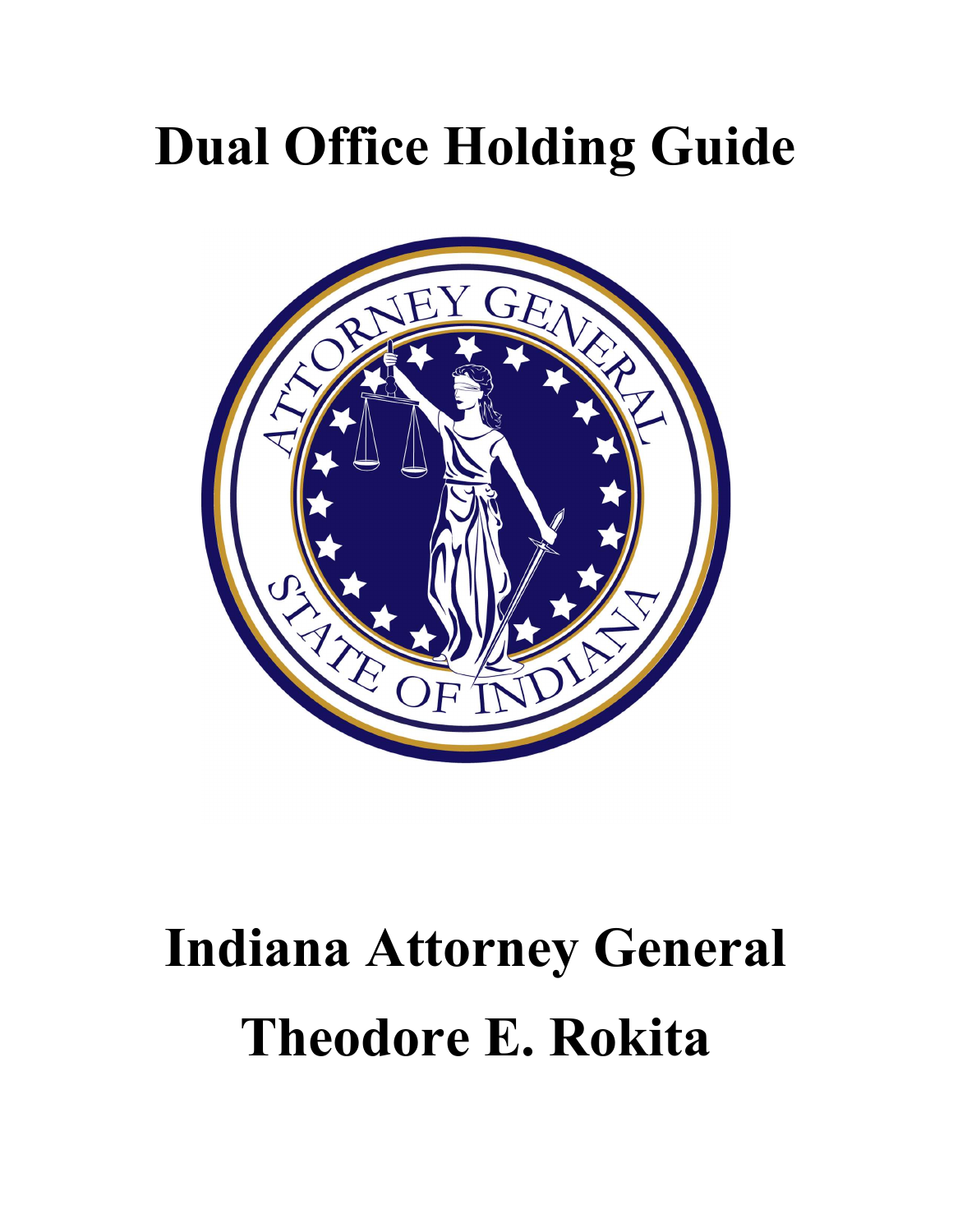## Table of Contents

| I. Are both positions lucrative offices within the meaning of Indiana Constitution                                                                                                                                                                                                  |
|-------------------------------------------------------------------------------------------------------------------------------------------------------------------------------------------------------------------------------------------------------------------------------------|
|                                                                                                                                                                                                                                                                                     |
|                                                                                                                                                                                                                                                                                     |
| office?"                                                                                                                                                                                                                                                                            |
| What are examples of lucrative and non-lucrative offices?<br>$\bullet$                                                                                                                                                                                                              |
| What is the correct procedure to determine the right to an office?                                                                                                                                                                                                                  |
| If a person holds two lucrative offices in violation of Article 2, Section 9,                                                                                                                                                                                                       |
| what are the consequences?                                                                                                                                                                                                                                                          |
| Under the four-part analysis, what if both public service positions are lucrative                                                                                                                                                                                                   |
| offices?                                                                                                                                                                                                                                                                            |
| II. Would holding both positions violate the constitutional doctrine of "separation of<br>Must one be an officeholder in both departments for a separation of powers<br>$\bullet$<br>violation to occur?<br>Is Article 3, Section 1 applicable to municipal positions?<br>$\bullet$ |
| III. Are the positions incompatible and does holding both create a conflict of interest                                                                                                                                                                                             |
| When are two positions incompatible?<br>$\bullet$                                                                                                                                                                                                                                   |
| When is a conflict of interest a crime?                                                                                                                                                                                                                                             |
| Who determines when holding both positions creates a conflict of interest or<br>$\bullet$                                                                                                                                                                                           |
| violates public policy?                                                                                                                                                                                                                                                             |
|                                                                                                                                                                                                                                                                                     |
| IV. Does a federal, state or local law or regulation prohibit the simultaneous holding                                                                                                                                                                                              |
| What are the prohibitions under the federal Hatch Act?                                                                                                                                                                                                                              |
| Do other laws affect dual office holding?                                                                                                                                                                                                                                           |
|                                                                                                                                                                                                                                                                                     |
|                                                                                                                                                                                                                                                                                     |
|                                                                                                                                                                                                                                                                                     |
|                                                                                                                                                                                                                                                                                     |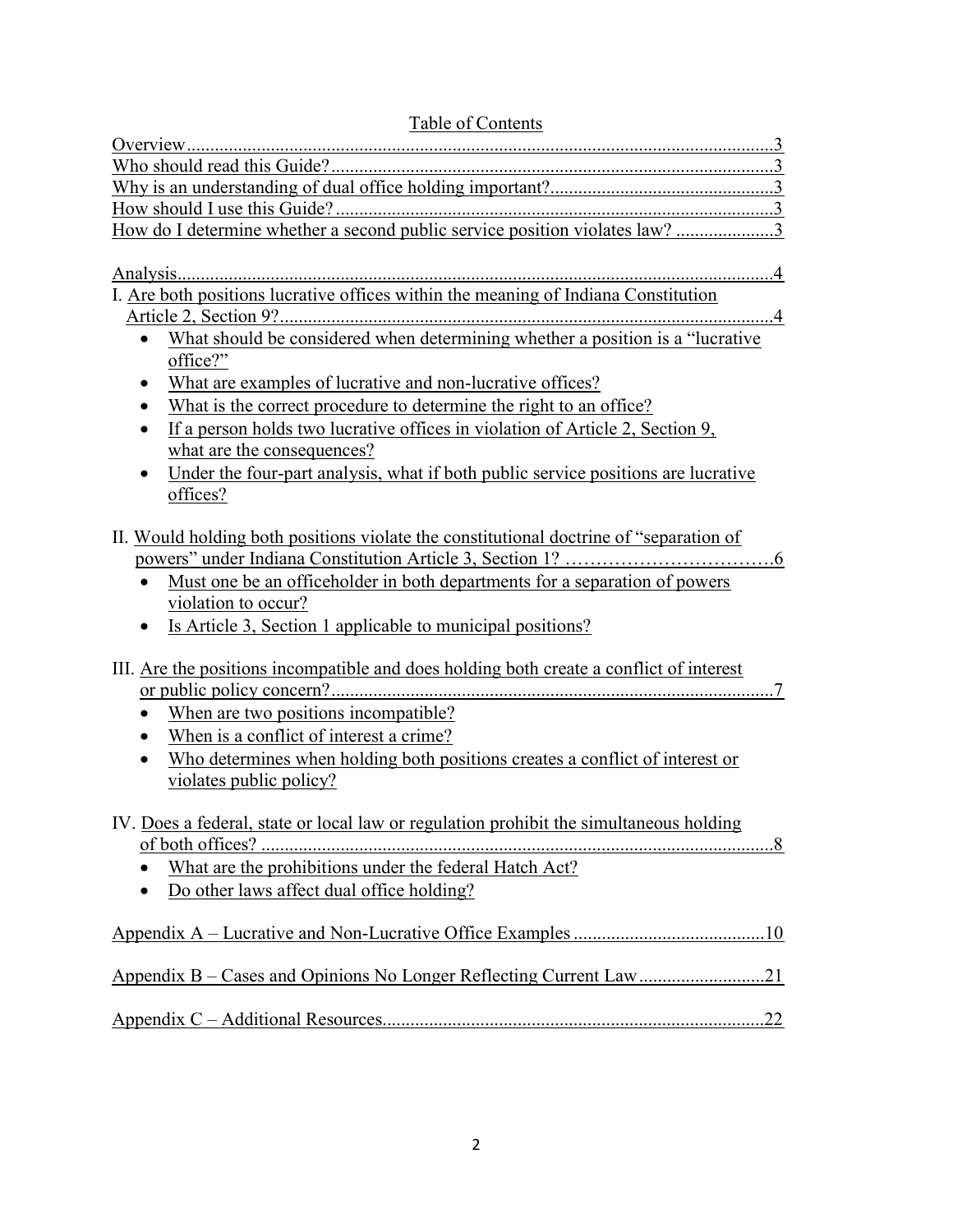# **Overview**

#### Who should read this Guide?

Public officials who may be considering a second public service position should read this Guide with their attorneys. Under Indiana law, some government officials may not legally serve in more than one public service position simultaneously. The holding of two lucrative offices may result in the constitutional violation commonly referred to as "dual office holding." Further, even if serving in two positions does not result in a constitutional dual office violation, it may violate the constitutional doctrine of separation of powers, create a conflict of interest or public policy concern, or be prohibited by another federal, state, or local law.

All public officials should seek legal advice from an attorney before accepting a second public service position. State officials considering a second position should discuss the matter with their agency attorney before seeking an opinion from the Indiana Attorney General.

#### Why is an understanding and thorough analysis of dual office holding important?

A violation of the constitutional and statutory prohibitions against dual office holding may result in the loss of or removal from an official position, the commission of a Level 6 felony for conflict of interest, or loss of federal funding.

#### How should I use this Guide?

This Guide provides a four-part legal analysis that public officials may use in order to determine whether accepting a second public service position violates the law. The Guide also offers a list of citations to Indiana cases and Attorney General Opinions discussing specific public service positions and potential dual office conflicts.

#### How do I determine whether holding a second public service position violates law?

The following four-part analysis may be used to determine whether holding a second public service position violates the law:

- I. Are both positions lucrative offices within the meaning of Indiana Constitution Article 2, Section 9?
- II. Would holding both positions violate the constitutional doctrine of "separation of powers" under Article 3, Section 1 of the Indiana Constitution?
- III. Are the positions incompatible and would holding both create a conflict of interest or a public policy concern?
- IV. Does a federal, state or local law or regulation prohibit the simultaneous holding of both offices?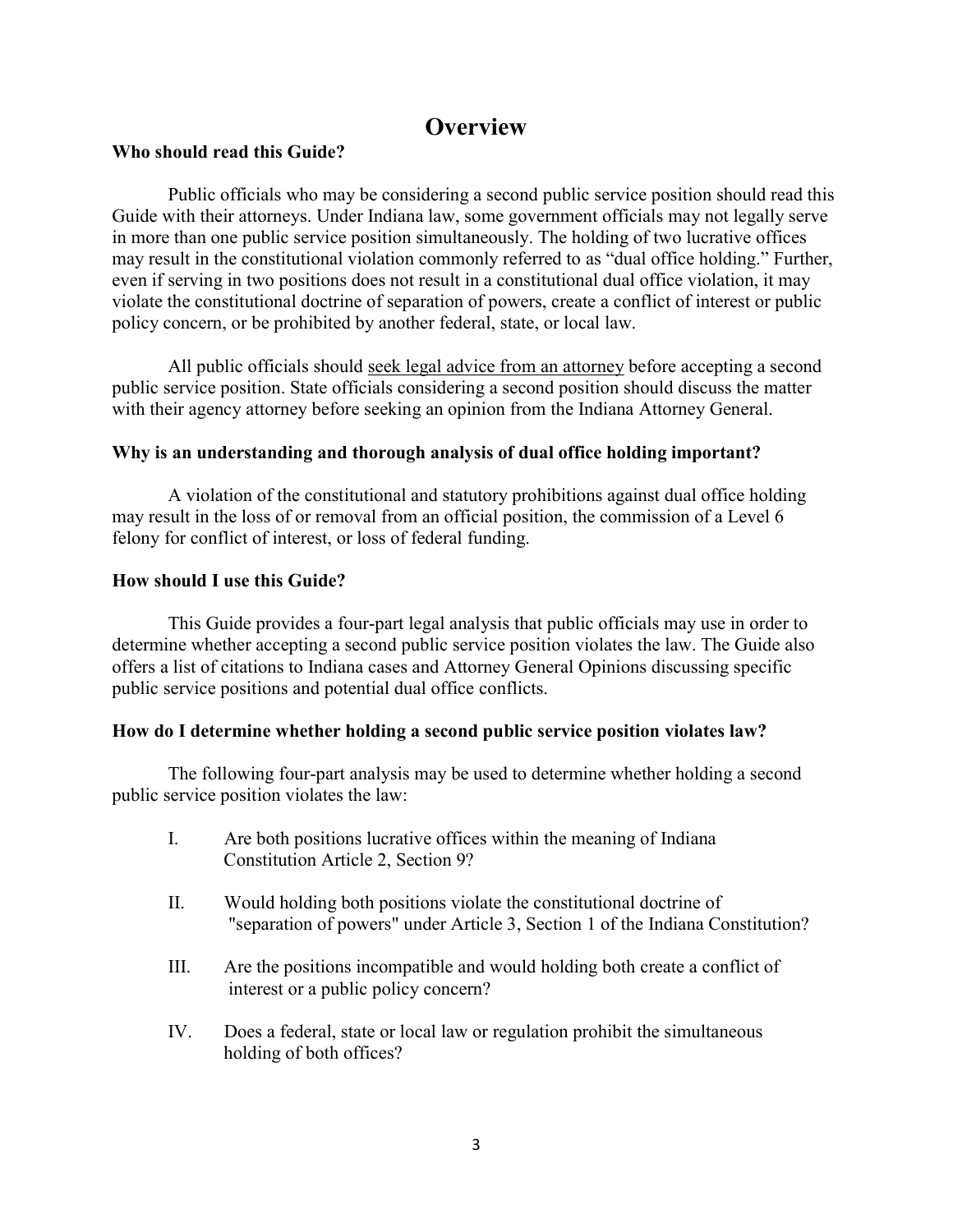# Analysis

# I. Are both positions lucrative offices within the meaning of Indiana Constitution Article 2, Section 9?

Article 2, Section 9 of the Indiana Constitution states:

No person holding a lucrative office or appointment under the United States or under this State is eligible to a seat in the General Assembly; and no person may hold more than one lucrative office at the same time, except as expressly permitted in this Constitution. Offices in the militia to which there is attached no annual salary shall not be deemed lucrative.

The dual office prohibition was adopted by the framers of the Indiana Constitution in order to prevent the consolidation of power in a small number of government officials. Gregory Zoeller, Dual Office Analysis: Can the Legislature Carve Out Exceptions?, 37 Ind. L. Rev. 733, 736-37 (2004).

#### What should be considered when determining whether a position is a "lucrative office"?

**Does the position constitute an office or employment?** The dual office prohibition does not prohibit a person from maintaining an office while also serving as an employee of a governmental entity. An employee is one who is "in the service of another under any contract of hire, express or implied, oral or written, where the employer has the power or right to control and direct the employee in the material details of how the work is to be performed." *Common* Council of the City of Peru v. Peru Daily Tribune, Inc., 440 N.E.2d 726, 729 (Ind. Ct. App. 1982) (citations omitted).

An office "is a position for which the duties include the performance of some sovereign power for the public's benefit, are continuing, and are created by law instead of contract." Gaskin v. Beier, 622 N.E.2d 524, 528 (Ind. Ct. App. 1993) (citations omitted). More specifically, holders of public offices are described as being "charged with duties delegated to them under the state government, with duties imposed upon them by statute, and are subject to legislative control." Wells v. State ex rel. Peden, 94 N.E. 321, 322 (Ind. 1911) (citations omitted). An officer is also distinguished by his or her power of supervision and control, and liability as a public offender in cases of malfeasance in office. Gaskin, 622 N.E.2d at 528. An officer maintains "greater importance, dignity and independence of his position" and is usually required to take an official oath and give an official bond. Common Council of Peru, 440 N.E.2d at 730. Additionally, the duration of the officer's position is usually defined by statute. Id. at 731.

Is the position in question lucrative? An office is considered "lucrative" when there is attached compensation for services rendered. Book v. State Office Bldg. Comm'n, 149 N.E.2d 273, 289 (Ind. 1958). Lucrativeness does not depend on the amount of compensation affixed to the office. Id. Compensation may be in the form of a salary or may be a per diem payment. A "per diem is not a fee, salary or wages. It is a compensation for a service given the government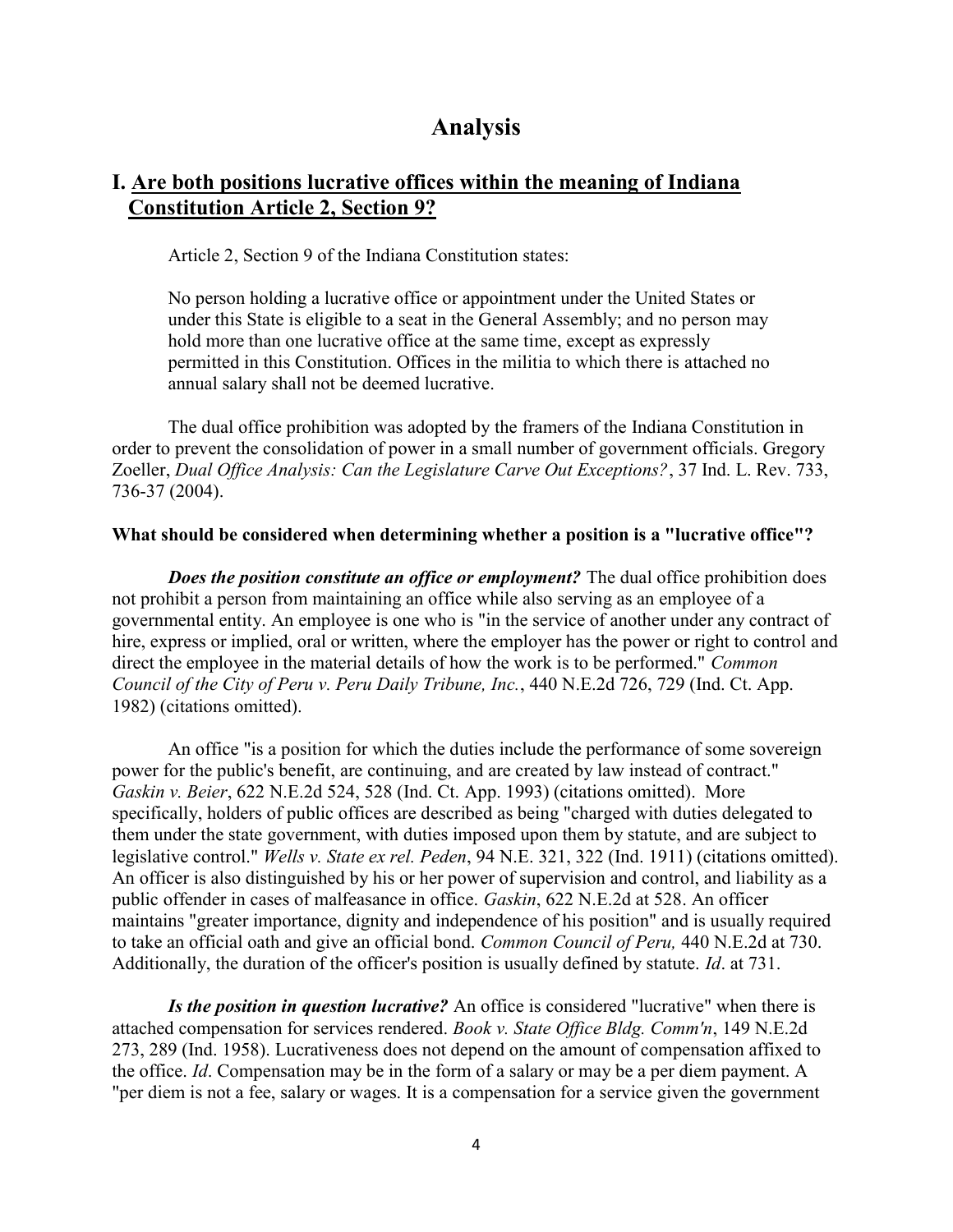for a day or a part of a day." 1954 Op. Att'y Gen. No. 70. Even if the officer chooses not to accept compensation, as long as he or she is entitled to the pay affixed to the performance of the office's duties, the office is considered lucrative. Dailey v. State, 8 Blackf. 329, 330 (Ind. 1846). Only pure reimbursement for expenses actually incurred in connection with the officer's duties (such as travel expenses) does not constitute compensation. 1960 Op. Att'y Gen. No. 45 (explaining Book, 149 N.E.2d at 289).

Are city and county officials affected? City and county officials whose duties are conferred by statute for a public purpose are generally considered officeholders for purposes of Article 2, Section 9 of the Indiana Constitution. However, if the duties of a local city or county officer are purely municipal in nature and the officer has no duties to perform under the laws of the state, such offices are not lucrative offices. See State ex rel. Platt v. Kirk, 44 Ind. 401, 406-08 (Ind. 1873). Local ordinances may add to one's understanding of a local city or county officer's duties.

What if state law requires an officer also serve on another board? "[A]n office is not necessarily created by a statute that imposes additional duties and powers upon an officer." Book, 149 N.E.2d at 290. No dual office holding violation occurs where state law simply requires an officer to perform additional duties by serving on another board or commission. Id. at 290-91 (discussing the Governor's duty to also serve on the State Office Building Commission).

In summary: If state law grants any of the State's sovereign power (i.e., eminent domain, prosecution, taxation) to a public service position and the officeholder is entitled to any monetary compensation for service, then the public service position is considered a lucrative office for purposes of Article 2, Section 9 of the Indiana Constitution.

#### What are examples of lucrative and non-lucrative offices?

Appendix A to this Guide provides a list of public service positions that have been determined to be either lucrative or non-lucrative offices. Be advised that laws forming the basis for earlier decisions by courts or the Attorney General may have been amended or repealed since the publication of this Guide. Therefore, your attorney should assist you in determining whether a particular court or Attorney General opinion is still applicable. Appendix B contains a list of Attorney General Opinions and court decisions that have been overruled or are no longer based on current law. Appendix C includes additional resources that may be of assistance in your analysis.

#### What is the correct procedure to determine the right to an office?

Indiana Code § 34-17-1-1 provides that an information may be filed against a person unlawfully holding a public office. The information may be filed by the prosecuting attorney or by any other person who claims an interest in the office. Ind. Code § 34-17-2-1. In such a case, the plaintiff must demonstrate personal interest in right or title to the office. Brenner v. Powers, 584 N.E.2d 569, 576 (Ind. Ct. App. 1992) (citations omitted).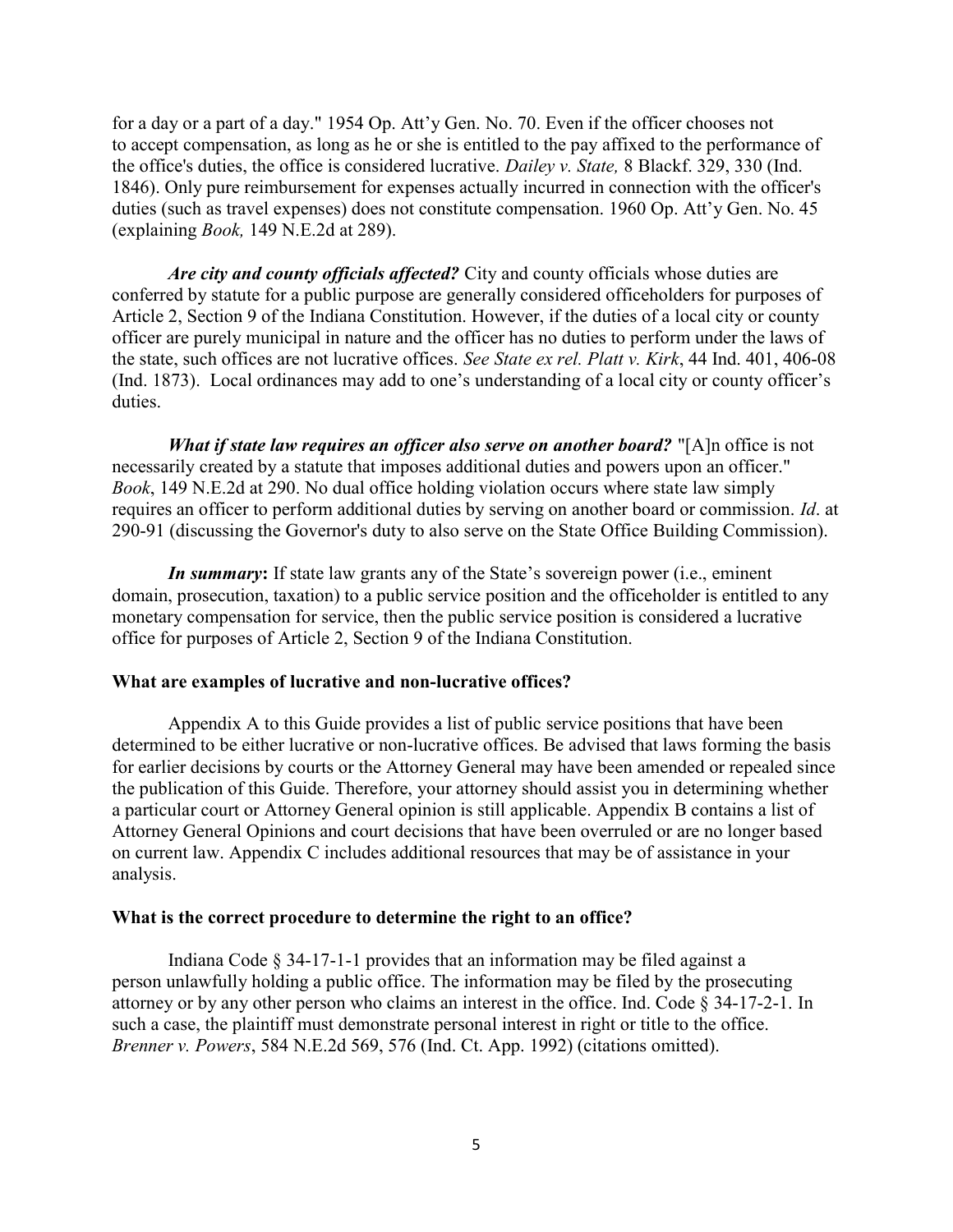#### If a person holds two lucrative offices in violation of Article 2, Section 9, what are the consequences?

A lucrative officeholder who accepts a second lucrative office thereby surrenders or vacates the first office. Chambers v. State ex rel. Barnard, 26 N.E. 893, 894 (Ind. 1891); Bishop v. State ex rel. Griner, 48 N.E. 1038, 1041 (Ind. 1898); Wells, 94 N.E. at 323. A successor must be appointed or elected, depending on the law applicable to the office. *Gosman v. State ex. rel.* Schumacher, 6 N.E. 349, 353 (Ind. 1886). The acts of a de facto officer performed before being ousted from office are typically held to be valid as a matter of public policy. Courts have determined that the public should not suffer from the acts of an officer who may have had defective title or no title at all. State ex rel. Bishop v. Crowe, 50 N.E. 471, 473-74 (Ind. 1898); State v. Sutherlin, 75 N.E. 642, 646 (Ind. 1905).

A person holding both a lucrative state office and a lucrative federal office may be expelled from the state office by order of a state court. Foltz v. Kerlin, 4 N.E. 439, 440-41 (Ind. 1886); 1987-88 Op. Att'y Gen. No. 87-17.

#### Under the four-part analysis, what if both public service positions are lucrative offices?

If both public service positions are lucrative offices, then holding both offices simultaneously infringes on Article 2, Section 9's prohibition against dual office holding. Because one may not hold two lucrative offices at the same time, no further inquiry is necessary under the four-part analysis set out above. If, on the other hand, you have determined that one or both public service positions is not a lucrative office, you should continue your analysis by considering questions 2 through 4 of the inquiry.

## II. Would holding both positions violate the constitutional doctrine of "separation of powers" under Indiana Constitution Article 3, Section 1?

The Indiana Constitution divides the powers of state government into three separate departments: Legislative, Executive (including Administrative), and Judicial. It prohibits a person charged with official duties under one of the departments from exercising the functions of another department. Article 3, Section 1 of the Indiana Constitution provides:

The powers of the Government are divided into three separate departments; the Legislative, the Executive including the Administrative, and the Judicial: and no person, charged with official duties under one of these departments, shall exercise any of the functions of another, except as in this Constitution expressly provided.

The doctrine serves to rid each of the separate departments of state government from any control or influence by either of the other state government departments. State ex rel. Black v. Burch, 80 N.E.2d 294, 299-303 (Ind. 1948); Schloer v. Moran, 482 N.E.2d 460, 463 (Ind. 1985); Phelps v. Sybinsky, 736 N.E.2d 809, 815-16 (Ind. Ct. App. 2000).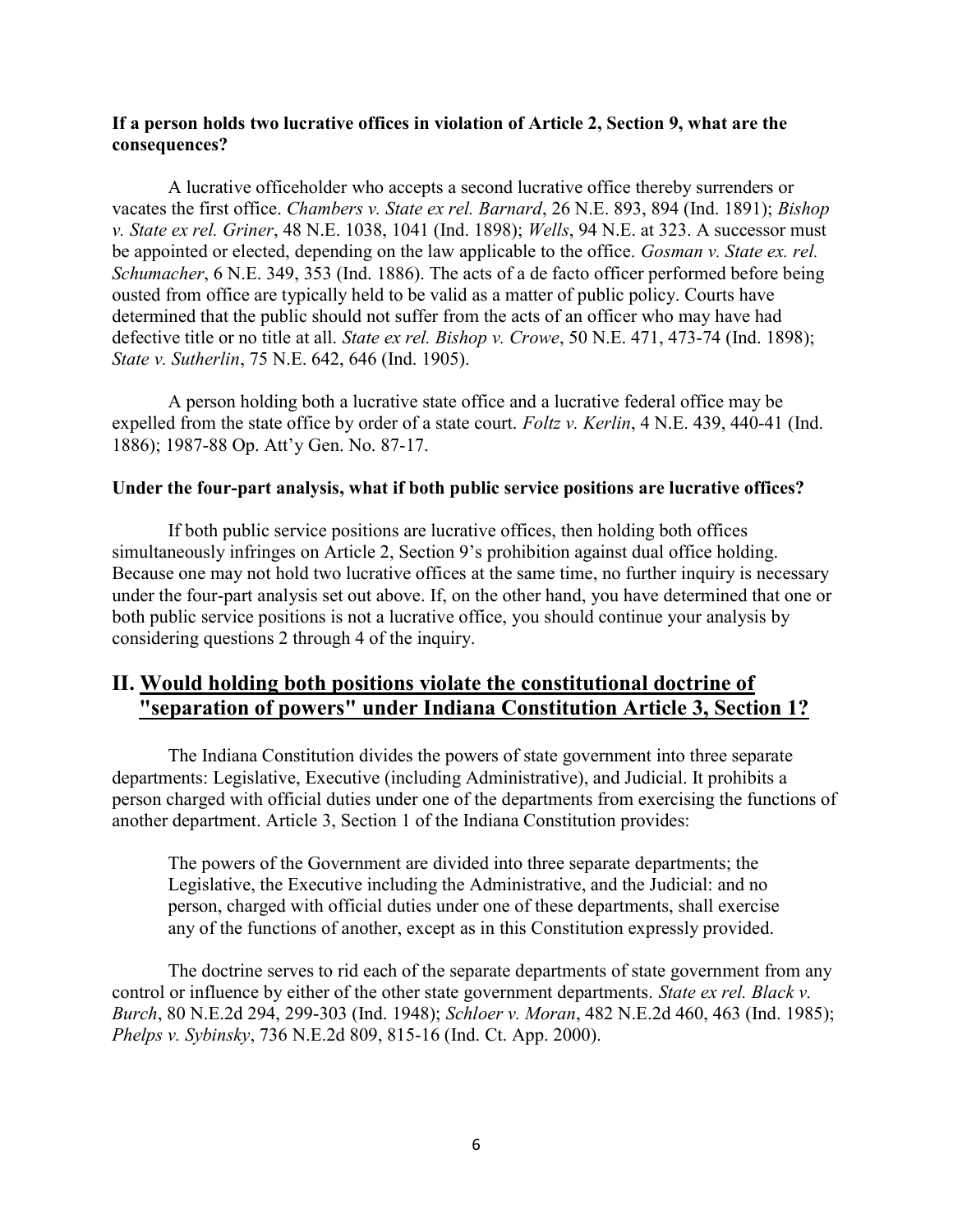#### Must one be an office holder in both departments for a separation of powers violation to occur?

The separation of powers prohibition is not a law against dual office holding and, therefore, the simultaneous holding of public offices is not necessary for a violation to occur. See Book, 149 N.E.2d at 296. Thus, even if a person is not a dual officeholder, he or she may be in violation of the separation of powers prohibition by being an officer in one department and also performing functions in another department. Id.; 1983-84 Op. Att'y Gen. No. 83-5. If a person charged with official duties in one state government department is employed to perform duties, official or otherwise, in another department, the door is opened to influence and control by the employing department. Black, 80 N.E.2d at 302.

#### Is Article 3, Section 1 applicable to municipal positions?

"[Article 3, Section 1] relates only to the state government and officers charged with duties under one of the separate departments of the state and not to municipal governments and officers." Gaskin, 622 N.E.2d at 529; State v. Monfort, 723 N.E.2d 407, 414 (Ind. 2000). However, Indiana Code Chapter 36-4-4 sets out the separation of powers for city branches of government.

## III. Are the positions incompatible and does holding both create a conflict of interest or a public policy concern?

The fact that a proposed dual office holding does not violate constitutional provisions does not determine finally whether dual office holding is permissible. It is necessary to review potential conflicts of interest between the two offices and also public policy concerns.

#### When are two positions incompatible?

Generally, a public officer is prohibited from simultaneously holding two incompatible offices. Offices are incompatible when there are potential conflicting or adverse interests between the two positions.

Conflicts of interest arise when one office is subordinate to the other or where the functions of the two offices are inherently inconsistent and repugnant. Gregory Zoeller, Dual Office Analysis: Can the Legislature Carve Out Exceptions?, 37 Ind. L. Rev. 733, 763 (2004) (citations omitted). When one person cannot "discharge faithfully, impartially, and efficiently the duties of both offices, considerations of public policy render it improper for an incumbent to retain both." 63C Am. Jur. 2d Public Officers and Employees §58 (2012). Public policy is determined by considering the Indiana Constitution, state law, the practice of the state's administrative officers, and the decisions of the Indiana Supreme Court. Hogston v. Bell, 112 N.E. 883, 886 (Ind. 1916).

Potential conflicts may arise in representation, salary negotiations, supervision and control of duties, and a public obligation to exercise independent judgment. 63C Am Jur. 2d at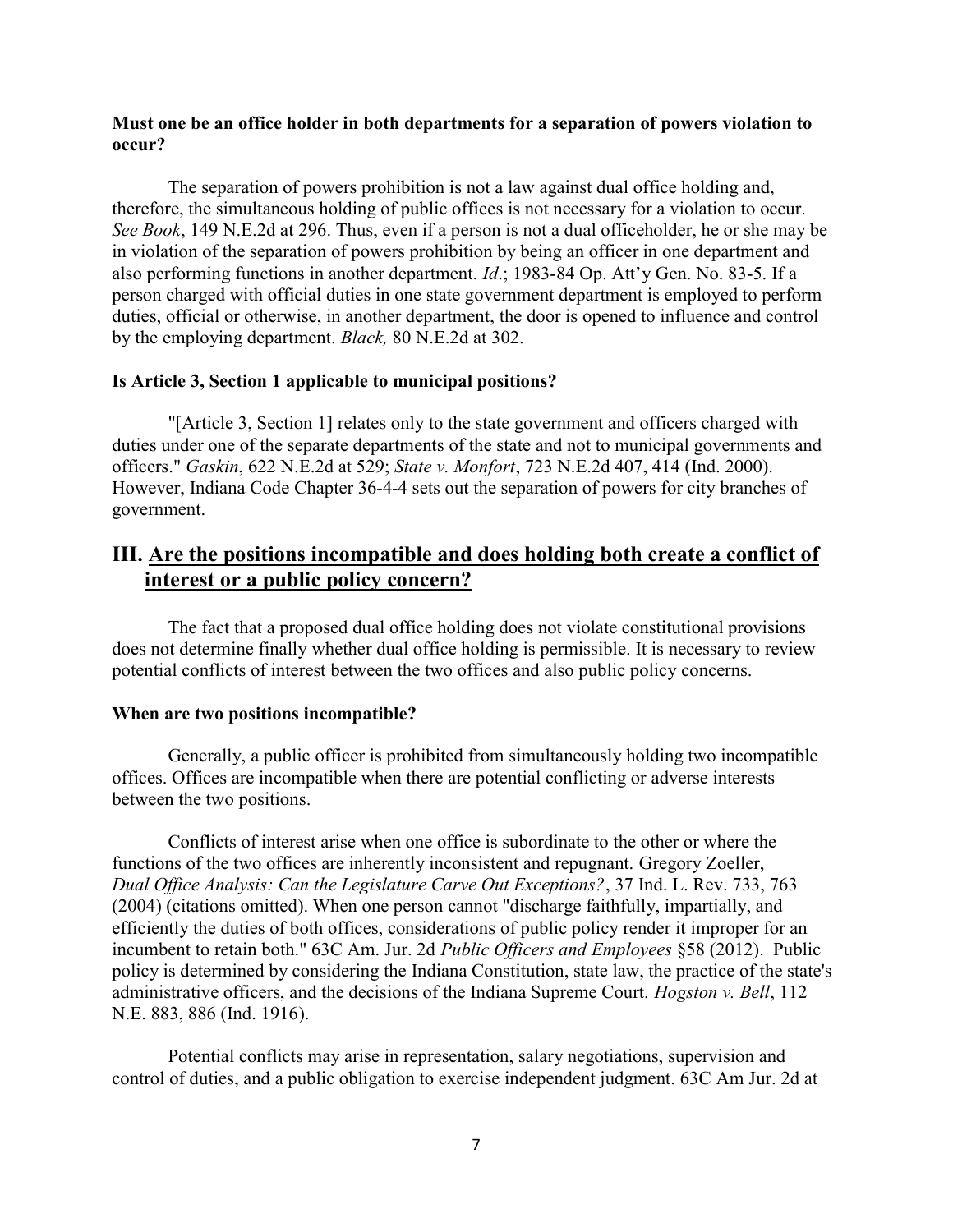§58; Wells, 94 N.E. at 323 (discussing two incompatible offices); 1951 Op. Att'y Gen. No. 77; 1954 Op. Att'y Gen. No. 70; 1967 Op. Att'y Gen. No. 11. When such incompatibility exists, the acceptance of the latter office vacates the first office. 1954 Op. Att'y Gen. No. 70.

#### When is a conflict of interest a crime?

In certain circumstances, Indiana Code § 35-44.1-1-4 prohibits a public servant from knowingly or intentionally having a pecuniary interest in, or deriving a profit from, a contract or purchase connected with an action by the governmental entity served by the public servant. Such activity may result in a Level 6 felony charge. Further, even if there is no injury or actual benefit from the conflict of interest, the law does not permit public servants to place themselves in a situation where they may be tempted to do wrong. Cheney v. Unroe, 77 N.E. 1041, 1043 (Ind. 1906); 1989 Op. Att'y Gen. No. 89-3. To deter conflicts of interest, the courts hold all such conflicting employment void. Cheney, 77 N.E. at 1042.

#### Who determines when holding both positions creates a conflict of interest or violates public policy?

In general, the public servant's appointing authority determines whether such positions are incompatible. Past Attorneys General have declined to opine on the question of incompatibility for the appointing authority absent blatant conflicts of interest or violations of public policy. 1961 Op. Att'y Gen. No. 4; 1967 Op. Att'y Gen. No. 11; 1989 Op. Att'y Gen. No. 89-3.

## IV. Does a federal, state or local law or regulation prohibit the simultaneous holding of both offices?

#### What are the prohibitions under the federal Hatch Act?

Since 1939, the federal Hatch Act, at 5 U.S.C. §§ 1501-1508, has limited the political activity of individuals employed by state, county, or municipal executive agencies that are affiliated with programs financed in whole or in part by federal loans or grants.

Specifically, the Hatch Act applies to employees of state or local agencies whose "principal employment is in connection with an activity which is financed in whole or in part by loans or grants made by the United States or a federal agency." 5 U.S.C. § 1501(4). A "state or local agency" is defined as "the executive branch of a State, municipality, or other political subdivision of a State, or an agency or department thereof." 5 U.S.C. § 1501(2). To determine whether a particular agency is part of the executive branch of a state, one must use state law. 2010 Op. Att'y Gen. No 2010-4 (citation omitted). The critical factor to examine is "which branch of government controls the [agency] . . . and/or how the state has perceived the agency's place in state government." Id. (citation omitted). The Hatch Act prohibits the above-mentioned state or local employees from the following: 1) using official authority or influence to affect the result of an election or nomination for office; 2) coercing a state or local officer or employee to pay, lend or contribute anything of value to a party, committee, organization, agency, or person for political purposes; or 3) being candidates for elective office. 5 U.S.C. § 1502(a).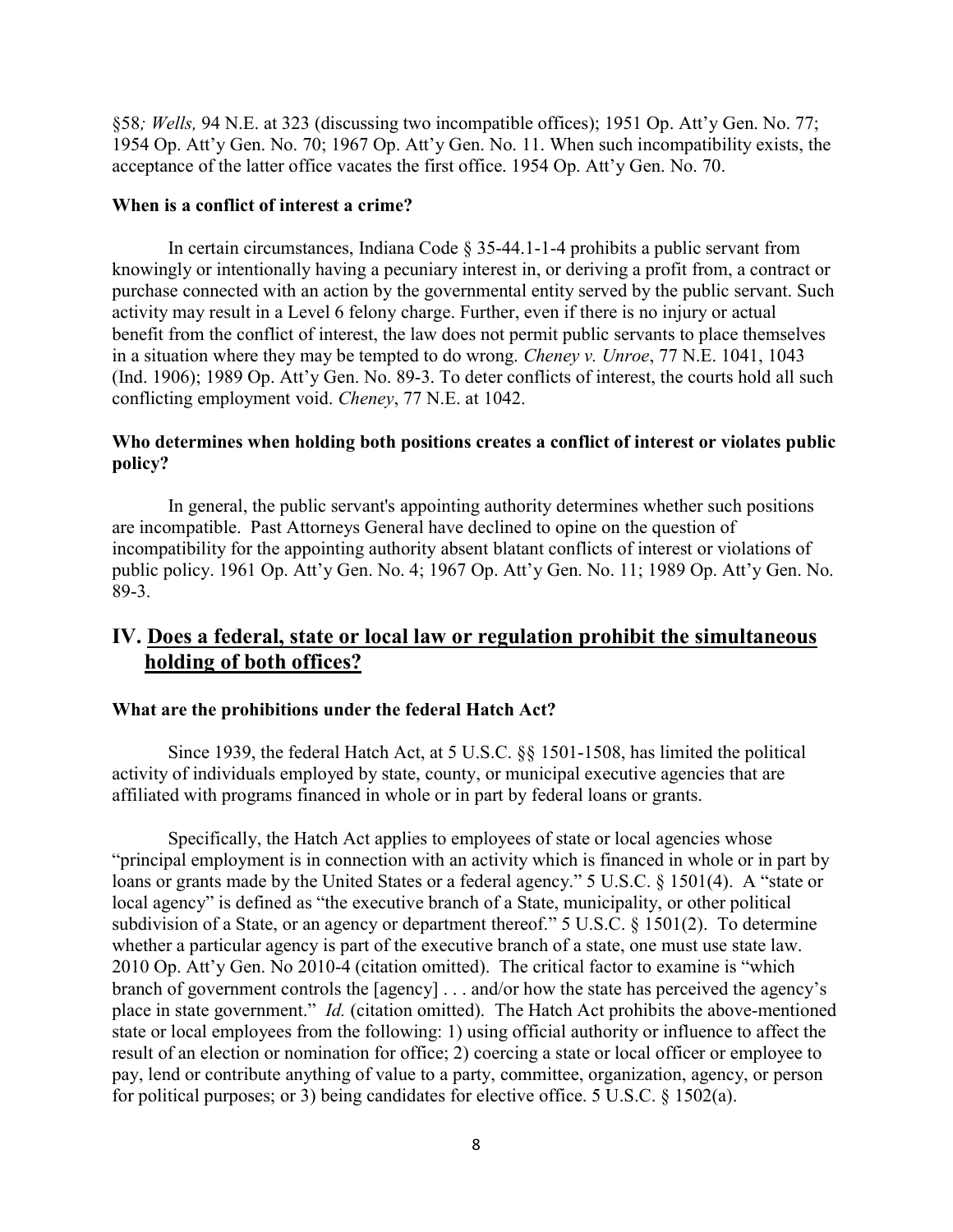The Hatch Act's limitations do not apply to: 1) individuals who exercise no functions in connection with federally financed activities; or 2) individuals employed by educational or research institutions, establishments, agencies, or systems which are supported in whole or in part by a state or political subdivisions thereof, the District of Columbia, or by recognized religious, philanthropic or cultural organizations (e.g., administrators, teachers). 5 U.S.C. § 1501.

Also, the Act's limitations on candidacy for elected offices do not apply to: 1) the Governor or Lieutenant Governor; 2) the mayor of a city; 3) a duly elected head of an executive department of a state or municipality who is not classified under a State or municipal merit or civil-service system; or 4) individuals holding elective office. 5 U.S.C. § 1502(c).

If an officer or employee violates the Hatch Act, the U.S. Merit Systems Protection Board may determine that the violation requires the officer or employee be dismissed from Employment. 5 U.S.C. § 1505. The employing governmental entity must either remove the employee or forfeit a portion of the federal assistance equal to two year's salary of the employee. 5 U.S.C. § 1506.

Employees may obtain answers to specific questions regarding political activity by calling the U.S. Office of Special Counsel at 1-800-85-HATCH. Further information is available at https://osc.gov.

#### Do other laws affect dual office holding?

Appendix A includes a list of additional state statutory restrictions on officers. Local officers should also consult local laws for any additional restrictions.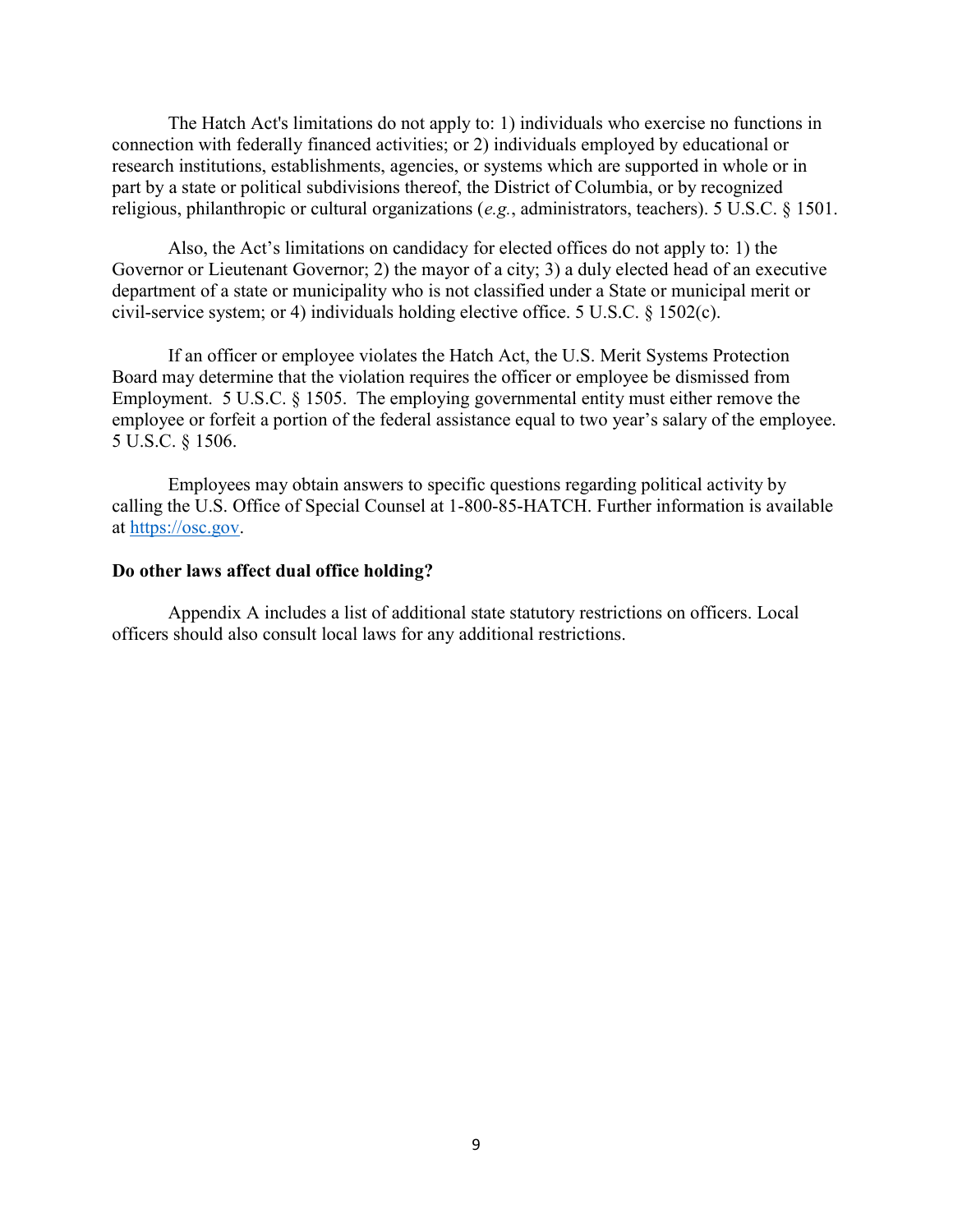# Appendix A

# Lucrative and Non-Lucrative Office Examples

Examples of officers determined to be lucrative or non-lucrative are organized in the following manner:

| Section 1: | Lucrative officers as determined by Indiana courts and    |
|------------|-----------------------------------------------------------|
|            | Indiana Attorney General opinions.                        |
| Section 2: | State laws restricting dual office holding.               |
| Section 3: | Non-lucrative offices as determined by Indiana courts and |
|            | Indiana Attorney General opinions.                        |
| Section 4: | Offices made non-lucrative under Indiana law.             |

# 1. Lucrative Offices as Determined by Indiana Courts and Indiana Attorney General Opinion:

- Alcoholic beverage board member: 1951 Op. Att'y Gen. No. 78.
- Armed forces officer (federal): 1942 Op. Att'y Gen. 76.
- Attorney General: State ex rel. Steers v. Holovachka, 142 N.E.2d 593, 602 (Ind. 1957).
- Circuit court judge: 1942 Op. Att'y Gen. 76.
- City clerk treasurer: *Wilson v. Niesse*, 244 N.E.2d 436, 437 (Ind. 1969).
- City council member\*\*: 1991 Op. Att'y Gen. No. 14; 2009 Op. Att'y Gen. No. 1.
- City judge: 1960 Op. Att'y Gen. No. 45.
- City mayor: Howard v. Shoemaker, 35 Ind. 111, 115 (Ind. 1871); 1942 Op. Att'y Gen. 88; 1949 Op. Att'y Gen. No. 6; 1962 Op. Att'y Gen. No. 67; 1967 Op. Att'y Gen. No. 22.
- City sanitary district board member: 1987-88 Op. Att'y Gen. No. 88-1.
- City school board member: 1951 Op. Att'y Gen. No. 72.
- City traffic engineer: 1997 Op. Att'y Gen. No. 1.
- Colonel of volunteers: Kerr v. Jones, 19 Ind. 351, 353 (Ind. 1862); 1942 Op. Att'y Gen. 76.
- County auditor: State ex rel. Cornwell v. Allen, 21 Ind. 516 (Ind. 1863).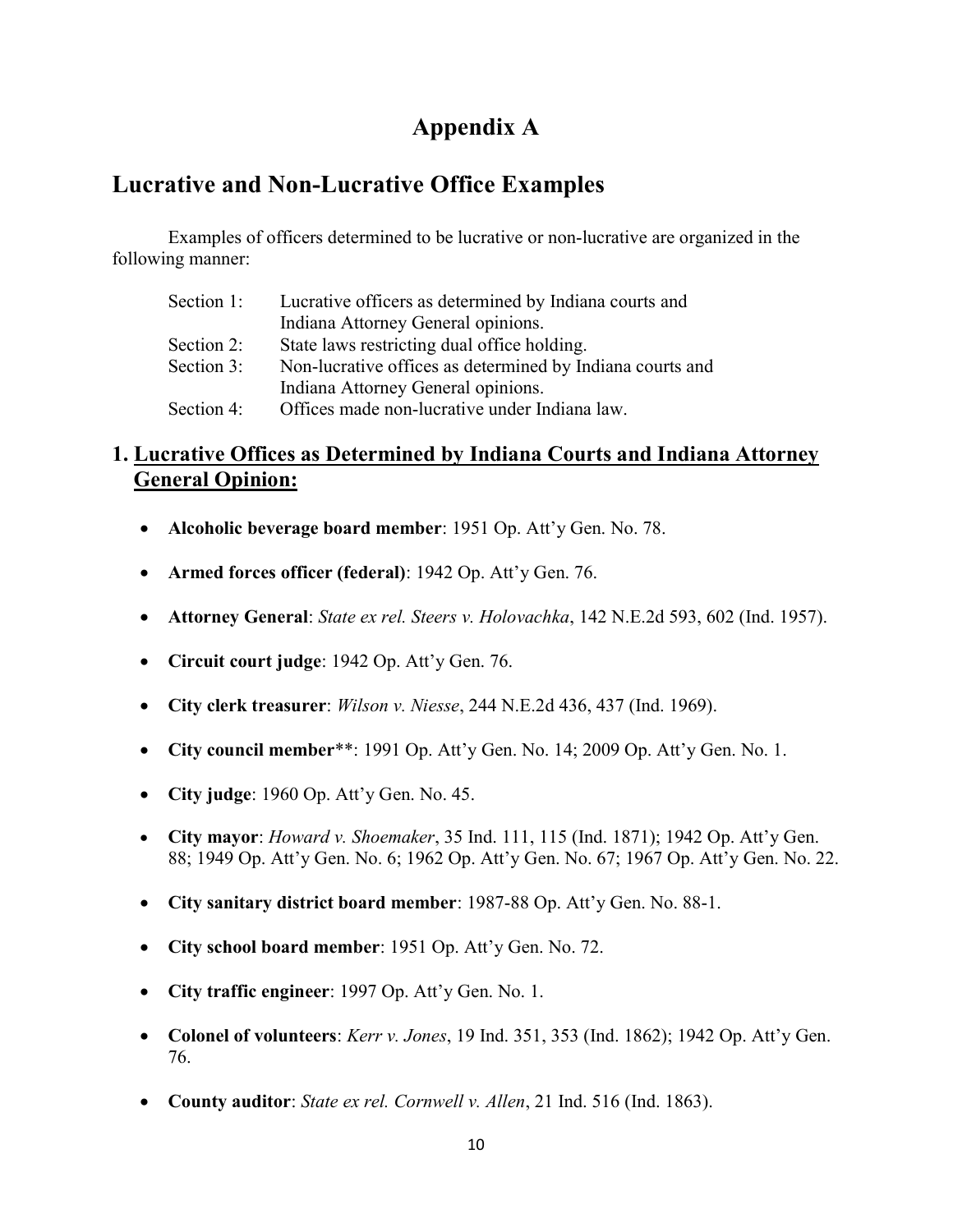- County board of public welfare member: 1957 Op. Att'y Gen. No. 12; 1966 Op. Att'y Gen. No. 33.
- County board of registration member: 1989 Op. Att'y Gen. No. 89-7; 1991 Op. Att'y Gen. No. 14.
- County commissioner: Dailey v. State,  $8$  Blackf. 329, 330 (Ind. 1846); Thompson v. Hays, 867 N.E.2d 654, 657 (Ind. Ct. App. 2007); 1957 Op. Att'y Gen. No. 13; 1962 Op. Att'y Gen. No. 67; 2017 Op. Att'y Gen. No. 2.
- County coroner: 1987-88 Op. Att'y Gen. No. 88-12; 1989 Op. Att'y Gen. No. 4.
- County council member: 1951 Op. Att'y Gen. No. 78.
- County court referee: 1987-88 Op. Att'y Gen. No. 87-17.
- County director of public welfare: 1936 Op. Att'y Gen. 155.
- County election board member: 1961 Op. Att'y Gen. No. 30; 1981-82 Op. Att'y Gen. No. 81-9; 1987-88 Op. Att'y Gen. No. 88-5; Ind. Code § 3-6-5-3.
- County health officer: 1967 Op. Att'y Gen. No. 29; 1987-1988 Op. Att'y Gen. No. 88- 12.
- County highway engineer: 1997 Op. Att'y Gen. No. 1.
- County highway superintendent: 1987-88 Op. Att'y Gen. No. 88-1.
- County highway supervisor: 1967 Op. Att'y Gen. No. 39.
- County plan commission member: 1954 Op. Att'y Gen. No. 70.
- County recorder: Dailey v. State, 8 Blackf. 329, 330 (Ind. 1846).
- County sheriff's merit board member: 2015 Op. Att'y Gen. No. 5.
- County surveyor: 1933 Op. Att'y Gen. 254.
- County welfare department investigator: 1936 Op. Att'y Gen. 412.
- Deputies of lucrative officeholders (except for an appointed deputy of an officer of a political subdivision or a judicial circuit, per Ind. Code  $\S$  5-6-4-3): Wells v. State ex rel. Peden, 94 N.E. 321, 323 (Ind. 1911); 1980 Op. Att'y Gen. No. 3.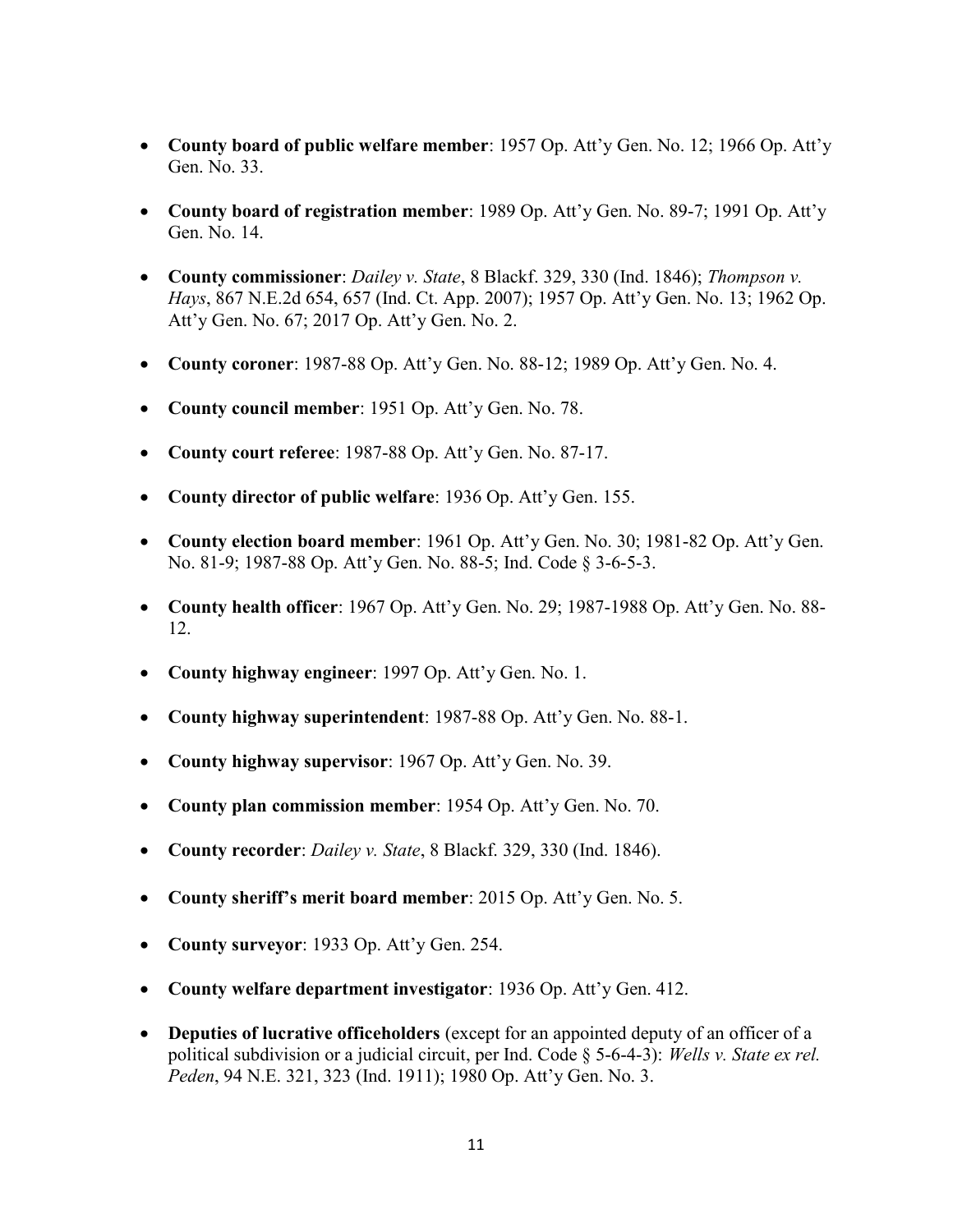- Deputy gas inspector: 1929-30 Op. Att'y Gen. 747.
- Deputy insurance commissioner: 1947 Op. Att'y Gen. No. 40.
- Deputy postmaster: Bishop v. State ex rel. Griner, 48 N.E. 1038, 1041 (Ind. 1898); 1906-08 Op. Att'y Gen. 442.
- Deputy Secretary of State: 1929-30 Op. Att'y Gen. 78.
- Federal magistrate: 1987-88 Op. Att'y Gen. No. 87-17.
- Game warden for Indiana Conservation Department: 1929-30 Op. Att'y Gen. 745.
- Game warden, United States deputy: 1929-30 Op. Att'y Gen. 745; 1931-32 Op. Att'y Gen. 462.
- General assembly membership: Ind. Const. Art. 4, § 30; 1938 Op. Att'y Gen. 270; 1944 Op. Att'y Gen. No. 110; 1953 Op. Att'y Gen. No. 96; 1954 Op. Att'y Gen. No. 70; 1960 Op. Att'y Gen. No. 9; 1961 Op. Att'y Gen. No. 7; 1961 Op. Att'y Gen. No. 18; 1967 Op. Att'y Gen. No. 1.
- Health officer: 1927-29 Op. Att'y Gen. 248; 1987-88 Op. Att'y Gen. No. 88-12.
- **Institute for the Education of the Deaf and Dumb trustee:** *Chambers v. State ex rel.* Barnard, 26 N.E. 893 (Ind. 1891).
- Justice of the peace: State ex rel. Kopinski v. Grzeskowiak, 59 N.E.2d 110, 111 (Ind. 1945).
- Muscatatuck Colony trustees and Superintendent: 1938 Op. Att'y Gen. 270.
- Northern Indiana Children's Hospital board of trustees member: 1949 Op. Att'y Gen. No. 98.
- Police reserve officers: 2015 Op. Att'y Gen. No. 5.
- Port Authority Board member: 2009 Op. Att'y Gen. No. 1.
- Prison director: Howard v. Shoemaker, 35 Ind. 111, 115 (Ind. 1871); State ex rel. Platt v. Kirk, 44 Ind. 401, 406 (Ind. 1873).
- Prosecuting attorney: State ex rel. Steers v. Holovachka, 142 N.E.2d 593, 602 (Ind. 1957); 1929-30 Op. Att'y Gen. 747; 1960 Op. Att'y Gen. No. 9.
- Public Employees Retirement Fund trustee: 1947 Op. Att'y Gen. No. 40.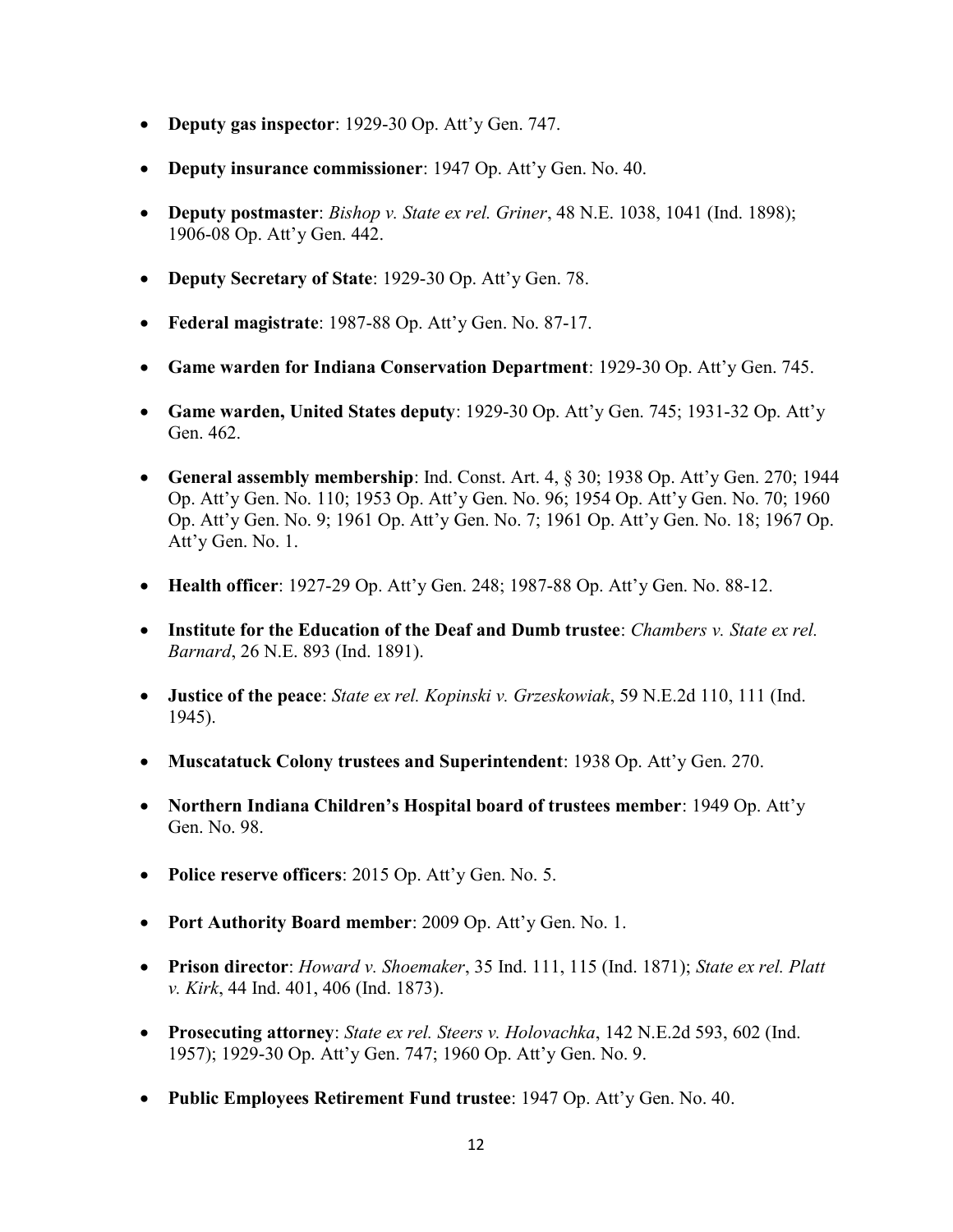- Public Service Commission public counselor: 1947 Op. Att'y Gen. No. 30.
- Representative: Ind. Const. Art. 4,  $\S 30$ ; 1929-30 Op. Att'y Gen. 78; 1934 Op. Att'y Gen. 334; 1953 Op. Att'y Gen. No. 26; 1961 Op. Att'y Gen. No. 18.
- Rural mail carrier: 1906-1908 Op. Att'y Gen. 467.
- Sanitary board member: 1997 Op. Att'y Gen. No. 1.
- Sanitary district trustee: 1942 Op. Att'y Gen. 88.
- School board member: 1967 Op. Att'y Gen. No. 29; 1991 Op. Att'y Gen. No. 14.
- School commissioners board: 1991 Op. Att'y Gen. No. 14.
- School trustee: Wells v. State ex rel. Peden,  $94$  N.E. 321, 322 (Ind. 1911); Chambers v. State, ex rel. Barnard, 26 N.E. 893 (Ind. 1891); 1922 Op. Att'y Gen. 682; 1951 Op. Att'y Gen. No. 72; 1966 Op. Att'y Gen. No. 33; 1967 Op. Att'y Gen. No. 39; 1989 Op. Att'y Gen. No. 7.
- Senator: Ind. Const. Art. 4, § 30; 1929-30 Op. Att'y Gen. 78; 1942 Op. Att'y Gen. 76; 1961 Op. Att'y Gen. No. 18.
- State Board of Education member: 2018 Op. Att'y Gen. No. 9.
- State Board of Tax Commissioners member: 1934 Op. Att'y Gen. 334.
- State Fair Board member: 1951 Op. Att'y Gen. No. 60; 1953 Op. Att'y Gen. No. 96.
- Supreme Court reporter: Kerr v. Jones, 19 Ind. 351, 353 (Ind. 1862); 1942 Op. Att'y Gen. 76.
- Teachers' Retirement Fund Board of Trustees member: 1961 Op. Att'y Gen. No. 18.
- Toll bridge commission member: 1951 Op. Att'y Gen. No. 72.
- Town board member: 1980 Op. Att'y Gen. No. 3; 1987-88 Op. Att'y Gen. No. 88-2.
- Town board of trustees member: Gaskin v. Beier, 622 N.E.2d 524, 528 (Ind. Ct. App. 1993); 1989 Op. Att'y Gen. No. 89-4.
- Town council member: 2015 Op. Att'y Gen. No. 5.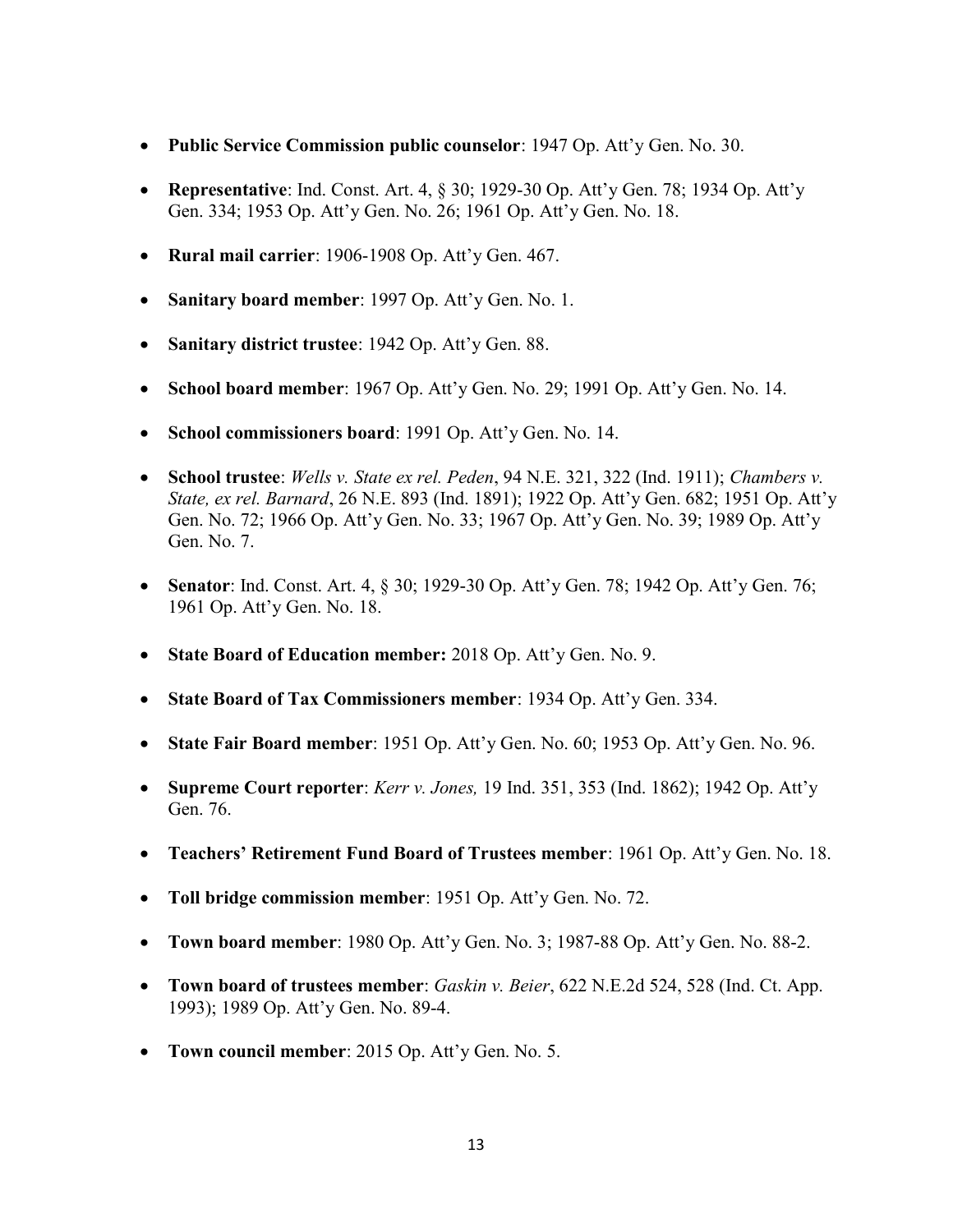- Township advisory board members: Pipe Creek Sch. Twp. v. Hawkins, 97 N.E. 936, 937 (Ind. Ct. App. 1912); 1987-88 Op. Att'y Gen. No. 88-2.
- Township trustee: Bishop v. State ex rel. Griner,  $48$  N.E. 1038, 1041 (Ind. 1898); Foltz v. Kerlin, 4 N.E. 439, 440 (Ind. 1886); Creighton v. Piper, 14 Ind. 182, 183 (Ind. 1860); 1935 Op. Att'y Gen. 333; 1949 Op. Att'y Gen. No. 57; 1961 Op. Att'y Gen. No. 30.
- United States marshal: 1935 Op. Att'y Gen. 333.
- Utility service board members: Common Council of Peru v. Peru Daily Tribune, Inc., 440 N.E.2d 726, 732 (Ind. Ct. App. 1982).
- Voter registration board trustee: 1989 Op. Att'y Gen. No. 7.

\*\* This opinion is contrary to an 1873 Indiana Supreme Court case that declared the position of city councilman to be NON-lucrative. (See city councilman on the non-lucrative list.)

## 2. State Laws Restricting Dual Office Holding:

- Auctioneering Commission, Indiana: may not hold another elected or appointed office in either the state or federal government. Ind. Code § 25-6.1-2-1(d).
- Board of Elections and Registration: may not become a candidate for elected office or a member of a candidate's committee. Ind. Code  $\S 3$ -6-5.2-4.5; Ind. Code  $\S 3$ -6-5.4-4.5 [Tippecanoe County].
- Candidate's committee member:
	- o may not be appointed county election board members, proxy of record, or alternate proxy of record. Ind. Code § 3-6-5-3.
	- o may not be appointed a member of a county board of elections and registration. Ind. Code § 3-6-5.2-4.5.
	- o may not be appointed as a member of the Tippecanoe County board of Elections and Registration. Ind. Code § 3-6-5.4-4.5.

#### Candidates for elected office:

- o may not be appointed county election board members, proxy of record, or alternate proxy of record. Ind. Code § 3-6-5-3.
- o may not be appointed a member of a county board of elections and registration. Ind. Code § 3-6-5.2-4.5.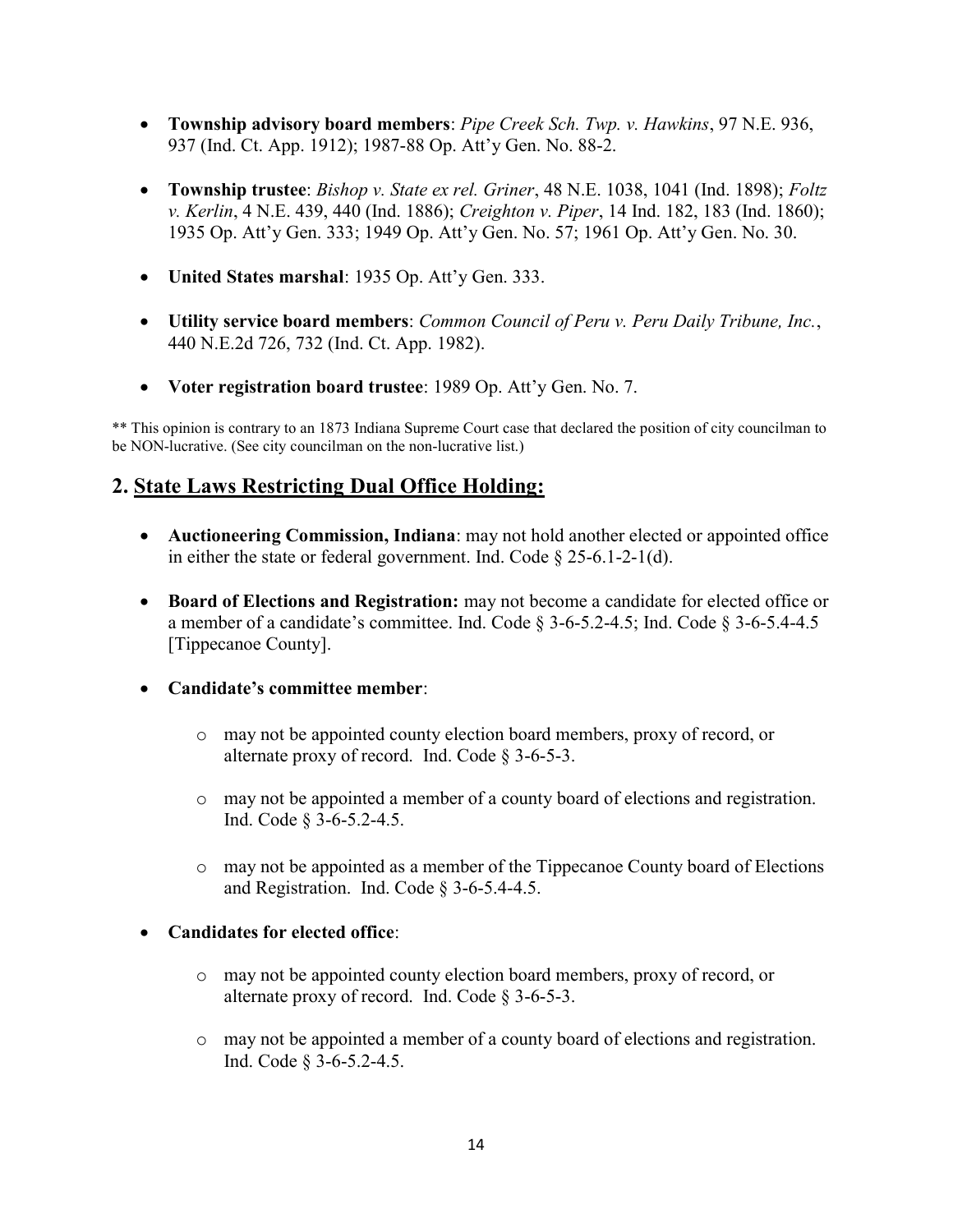- o may not be appointed deputy election commissioner or employed by county election board. Ind. Code § 3-6-5-24.
- o may not be appointed as a member of the Tippecanoe County Board of Elections and Registration. Ind. Code § 3-6-5.4-4.5.
- Circuit court clerk: may not be a member of a candidate for elected office's committee other than the clerk's own candidate's committee. Ind. Code § 3-6-5-3, Ind. Code § 3-6- 5.2- 4.5, Ind. Code § 3-6-5.4-4.5.
- Commission for Higher Education: except for the one full-time faculty member and one appointed student member, may not be a full-time employee of or serve on the governing board of any state public or private college or university in Indiana. Ind. Code  $§$  21-18-3-2.
- Commission to Regulate Plumbers: except for the state department of health representative, may not hold another elective or appointive state or federal office. Ind. Code § 25-28.5-1-4.
- County alcoholic beverage board member: except for the designated representative of the Alcohol and Tobacco Commission, does not hold other lucrative offices or employment. Ind. Code § 7.1-2-4-5.
- County election board employee: may not become a candidate for elected office. Ind. Code § 3-6-5-24.
- County election board member: may not hold elected office. Ind. Code § 3-6-5-3.
- Deputy election commissioner: may not become a candidate for elected office. Ind. Code § 3-6-5-24.
- Employee of political subdivision as candidate for or appointed to office: an employee of a political subdivision may be a candidate for any elected office and serve in that office if elected or be appointed to any office and serve in that office if appointed without having to resign as an employee of the political subdivision. Ind. Code § 36-1-8-10.5.
- Government employee: except for a government employee who assumes or holds an elected office on January 1, 2013, a government employee is considered to have resigned from this employment when the individual assumes an elected office of the unit that employs the individual. Ind. Code § 3-5-9-5.
- Health and Hospital Corp. of Marion County Governing Board: a board member is ineligible to hold an appointive office or employment under the corporation. Ind. Code § 16-22-8-13.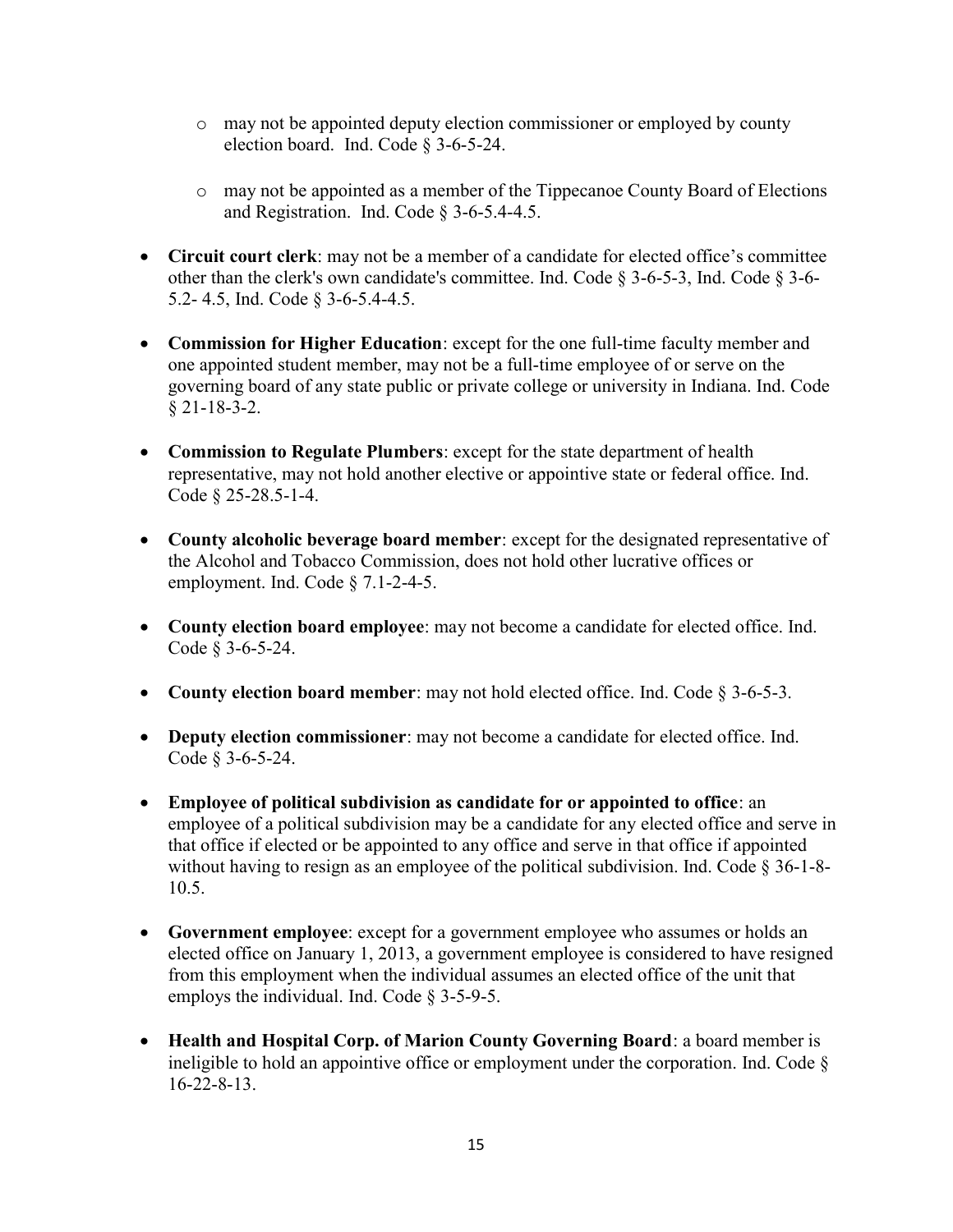- IPS school commissioners: may not serve in any elective or appointive office under the board of school commissioners or under the government of the civil city while serving on the board. Ind. Code § 20-25-3-3.
- Ivy Tech Community College Board of Trustees: may not hold an elective or appointed office of the state. Ind. Code § 21-22-3-3.
- Judicial Nominating Commission: other than the Chief Justice or his designee, may not hold any other salaried public office or an office in a political party or organization; also no appointment to a judicial office so long as he is a member of the commission and for a period of three years thereafter. Ind. Const. Art. 7, § 9.
- Municipal electric utility joint agency commissioner: eligible to receive compensation unless holding another lucrative office. Ind. Code  $\S$  8-1-2.2-8(g).
- Redevelopment commissioner: eligible to receive compensation unless holding another lucrative office. Ind. Code  $\S 36-7-14-7(g)$ .
- Worker's Compensation Board: shall not hold any other position of trust or profit or engage in any occupation or business interfering with or inconsistent with the discharge of his duties as such member. Ind. Code § 22-3-1-1(c).
- Full-Time Firefighter, who is an Employee of and is Paid by a Unit, in a Department that Provides Fire Protection Services to more than one Unit, excluding Fire Protection Services Provided under Mutual Aid Agreements: may not assume or hold an elected office of any unit that receives fire protection services from the department. Ind. Code § 3-5-9-4.
- Board of zoning appeals member: may not hold other elective or appointive office, except as permitted by Ind. Code § 36-7-4-902. Ind. Code § 36-7-4-905.

## 3. Non-Lucrative Offices as Determined by Indiana Courts and Indiana Attorney General Opinions:

## Positions that are not considered "offices"

- Assistant deputy director of special projects for the Department of Child Services: 2015 Op. Att'y Gen. No. 2015-5.
- Attorney for board of zoning appeals: 1997 Op. Att'y Gen. No. 1.
- Attorney for the Department of Child Services: 2015 Op. Att'y Gen. No. 5.
- Attorney for the metropolitan planning commission: 1997 Op. Att'y Gen. No. 1.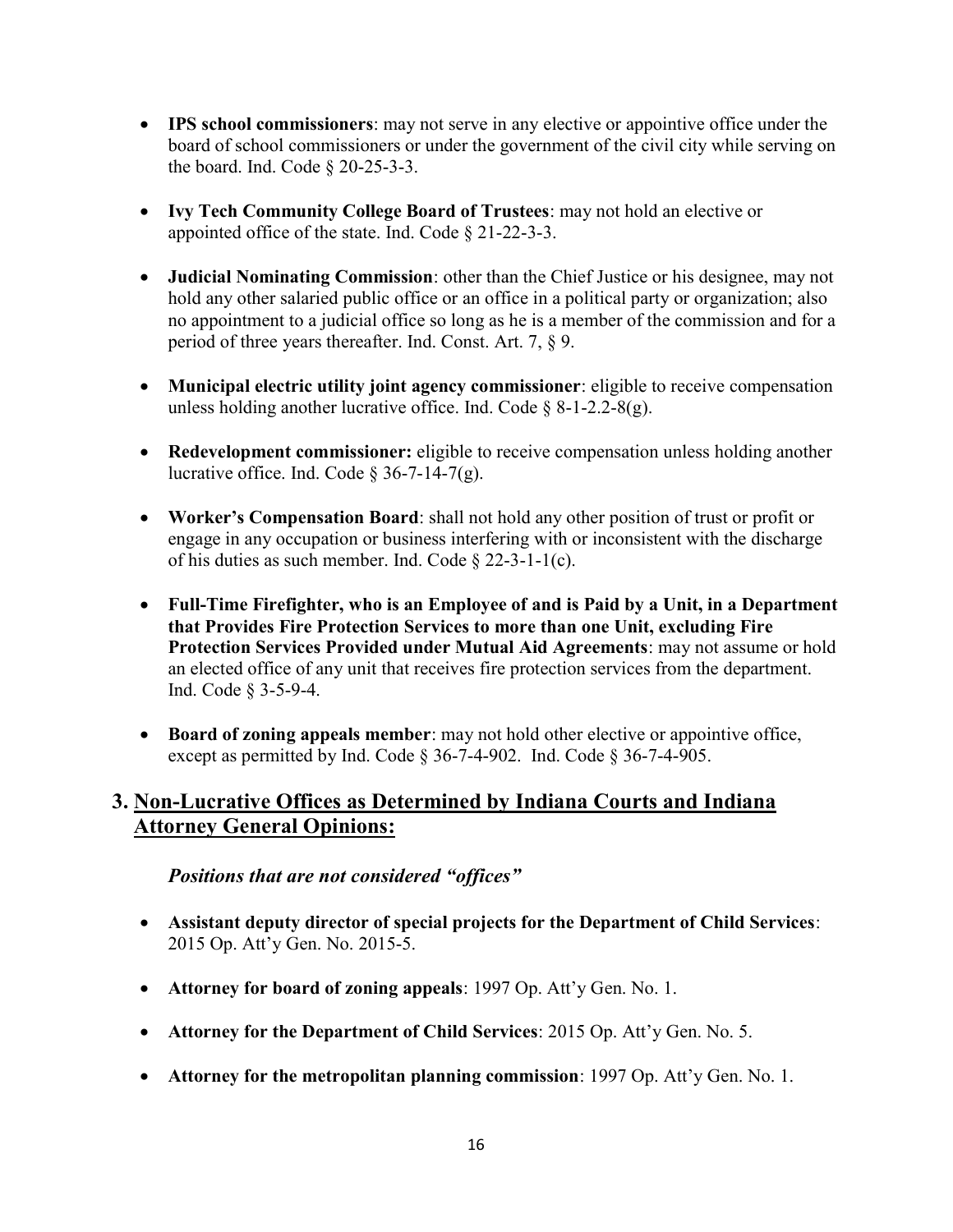- **Barber inspector**: *State ex rel. Black v. Burch*,  $80$  N.E.2d 294, 297-99 (Ind. 1948).
- Board of public works and safety clerk: 1947 Op. Att'y Gen. No. 24.
- Board of public works member: 1921-23 Op. Att'y Gen. 682.
- Business systems intermediate for the Child Support Bureau: 2015 Op. Att'y Gen. No. 5.
- City attorney: 1964 Op. Att'y Gen. No. 14.
- City civil engineer: 1921-23 Op. Att'y Gen. 365; 1934 Op. Att'y Gen. 500; 1997 Op. Att'y Gen. No. 1.
- City clerk: 1947 Op. Att'y Gen. No. 24; Mohan v. Jackson, 52 Ind. 599 (Ind. 1876).
- City engineer: 1934 Op. Att'y Gen. 500; 1936 Op. Att'y Gen. 438.
- City fireman: City of Peru v. State ex rel. McGuire, 199 N.E. 151, 153 (Ind. 1936); 1964 Op. Att'y Gen. No. 56.
- City police department members: Kirmse v. City of Gary, 51 N.E.2d 883, 884 (Ind. Ct. App. 1944); State ex rel. Palm v. City of Brazil, 73 N.E.2d 485, 488 (Ind. 1947); 1961 Op. Att'y Gen. No. 4.
- Committee membership: *Branham v. Lange*, 16 Ind. 497 (Ind. 1861).
- Controller of South Bend Public Transportation Corporation: 1968 Op. Att'y Gen. No. 4.
- County attorney: 1964 Op. Att'y Gen. No. 14; 1997 Op. Att'y Gen. No. 1.
- County civil engineer: 1997 Op. Att'y Gen. No. 1.
- County park manager: Mosby v. Bd. of Comm'rs of Vanderburgh County, 186 N.E.2d 18, 22 (Ind. Ct. App. 1962).
- County political party chairman: State ex rel. Kiser v. Millspaugh, 175 N.E.2d 13, 15 (Ind. 1961).
- Deputy inspector under the direction of the state commissioner: Freyermuth v. State ex rel. Burns, 2 N.E.2d 399, 404 (Ind. 1936).
- **•** Deputy sheriff: *Thompson v. Hays*,  $867$  N.E.2d  $654$ ,  $658$  (Ind. Ct. App. 2007).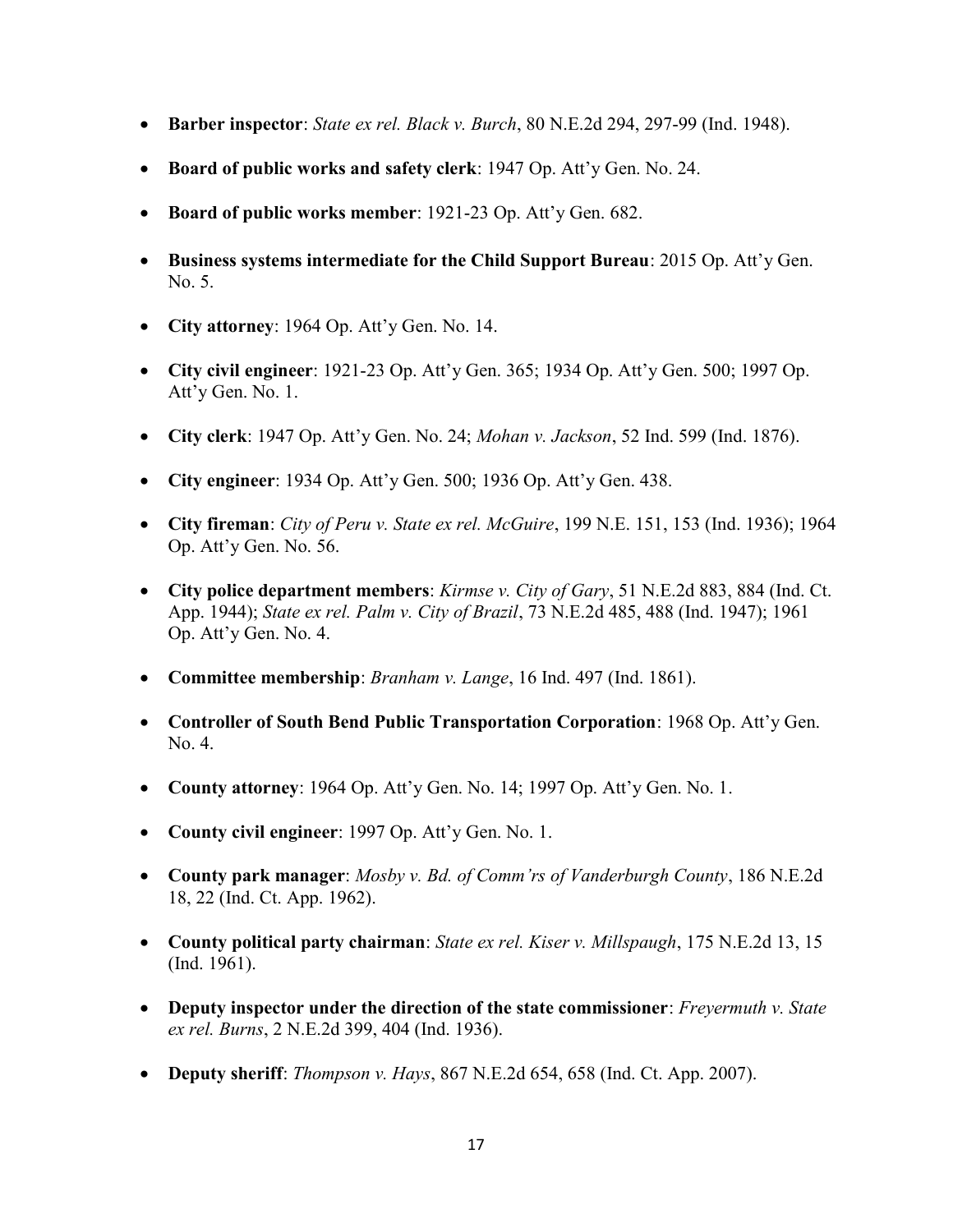- Deputy town marshal: Gaskin v. Beier, 622 N.E.2d 524, 529 (Ind. Ct. App. 1993).
- Egg Board executive secretary: 1967 Op. Att'y Gen. No. 11.
- Family case manager for the Department of Child Services: 2015 Op. Att'y Gen. No. 5.
- Firemen: City of Huntington v. Fisher, 40 N.E.2d 699, 700 (Ind. 1942); State ex rel. Palm v. City of Brazil, 73 N.E.2d 485, 488 (Ind. 1947); 1946 Op. Att'y Gen. No. 72 (this might be affected by Ind. Code  $\S$  3-5-9-4 dependent on whether the firefighter is fulltime or volunteer).
- Housing Authority executive director: 1967 Op. Att'y Gen. No. 1.
- Indiana Flood Control and Water Resource Commission secretary: State ex rel. Black v. Burch, 80 N.E.2d 294, 296-99 (Ind. 1948); 1947 Op. Att'y Gen. No. 30.
- Investigator for the Department of Child Services: 2015 Op. Att'y Gen. No. 5.
- Investigator for a prosecuting attorney: 1961 Op. Att'y Gen. No. 7.
- Ivy Tech Community College Regional Board of Trustees: 2018 Op. Att'y Gen. No. 9.
- Judge pro tempore: 1951 Op. Att'y Gen. No. 33.
- Motor Vehicle Sales Advisory Board member: 2017 Op. Att'y Gen. No. 6.
- Motor Vehicle Department director: State ex rel. Black v. Burch, 80 N.E.2d 294, 296-99 (Ind. 1948).
- Northern Indiana Children's Hospital active staff member: 1949 Op. Att'y Gen. No. 98.
- Police officer: Roth v. State ex rel. Kurtz,  $63$  N.E.  $460$ ,  $468-69$  (Ind. 1902); City of Huntington v. Fisher, 40 N.E.2d 699, 700 (Ind. 1942); State ex rel. Crooke v. Lugar, 354 N.E.2d 755, 761 (Ind. Ct. App. 1976); Foley v. Consolidated City of Indianapolis, 421 N.E.2d 1160, 1163 (Ind. Ct. App. 1981); Wencke v. City of Indianapolis, 429 N.E.2d 295, 297 (Ind. Ct. App. 1981); 1946 Op. Att'y Gen. No. 72; 1966 Op. Att'y Gen. No. 39.
- Probation officer: 1946 Op. Att'y Gen. No. 72; 1961 Op. Att'y Gen. No. 25.
- Professor at Indiana University: 1933 Op. Att'y Gen. 170.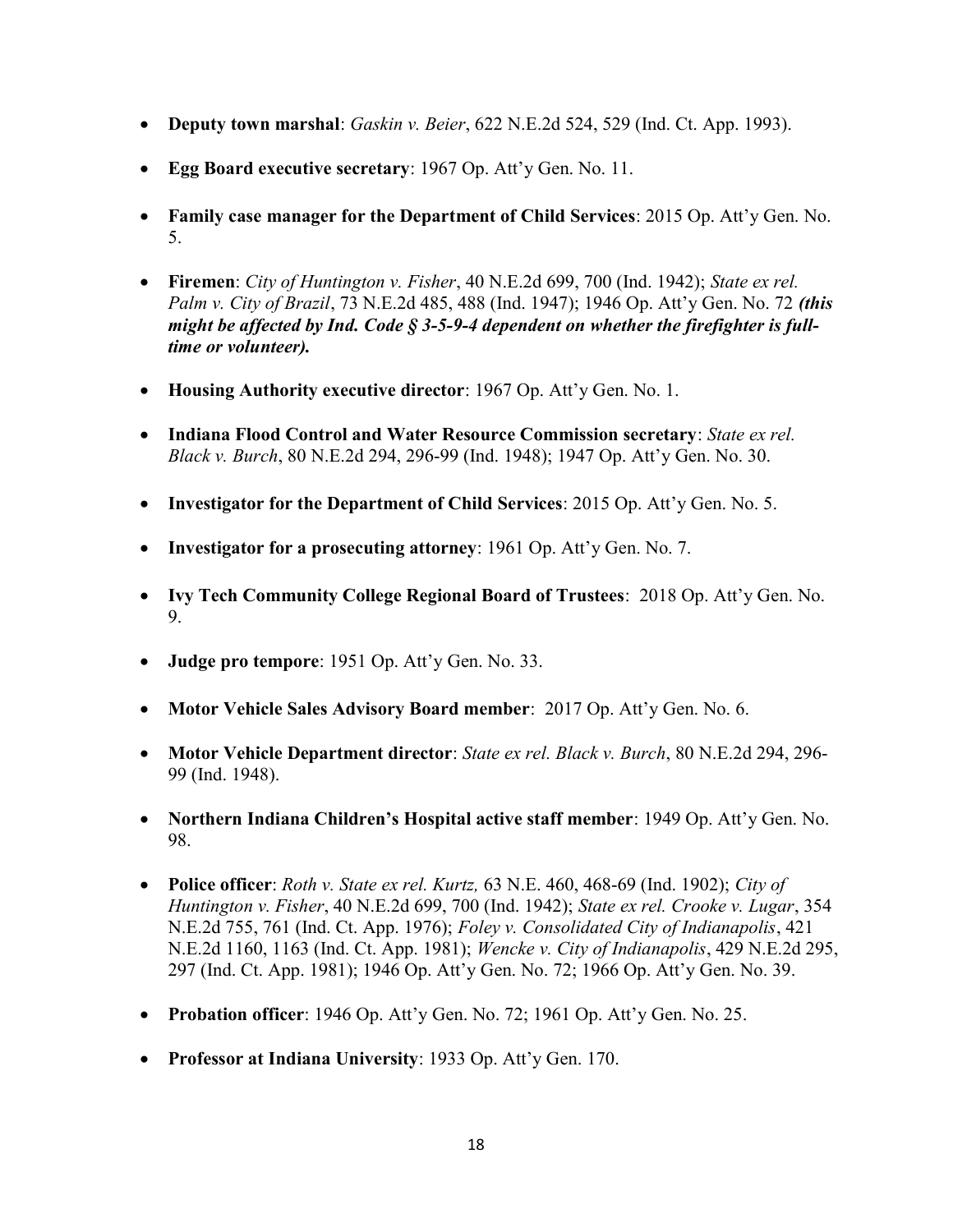- Public officer performing  $ex$  officio the duties of another office: State ex rel. McManamon v. Felger, 102 N.E.2d 369, 370 (Ind. 1951); 1987-88 Op. Att'y Gen. No. 88-5; 1991 Op. Att'y Gen. No. 19.
- Public Service Commission secretary: 1947 Op. Att'y Gen. No. 30.
- Rural mail carrier: 1917-20 Op. Att'y Gen. 102.
- School corporation attendance officer: 1946 Op. Att'y Gen. No. 72.
- Senior Judge of the Court of Appeals: McCullough v. McCullough, 705 N.E.2d 190, 197 (Ind. Ct. App. 1999).
- Special judge: 1951 Op. Att'y Gen. No. 33.
- Teacher: Ind. Code § 20-28-10-15; 1938 Op. Att'y Gen. 424; 1953 Op. Att'y Gen. No. 26.

### Positions that are not considered "lucrative"

- Building commission membership: Book v. State Office Bldg. Comm'n., 149 N.E.2d 273, 289 (Ind. 1958).
- City councilman: State ex rel. Platt v. Kirk, 44 Ind. 401, 408 (Ind. 1873); 1917-20 Op. Att'y Gen. 49; 1923-24 Op. Att'y Gen. 649; 1944 Op. Att'y Gen. No. 110; 1949 Op. Att'y Gen. No. 6.
- City planning commission secretary: 1921-23 Op. Att'y Gen. 365.
- County convention and visitor commission: 2017 Op. Att'y Gen. No. 2.
- Deputy internal revenue collector: 1917-20 Op. Att'y Gen. 49.
- Library board member: 1960 Op. Att'y Gen. No. 45.
- National Guard first lieutenant: 1937 Op. Att'y Gen. 252.
- Town trustee: 1917-20 Op. Att'y Gen. 49; 1927-29 Op. Att'y Gen. 248; 1949 Op. Att'y Gen. No. 57.

## 4. Offices Made Non-Lucrative Pursuant to State Law:

- Appointed deputy of a judicial circuit officer: Ind. Code  $\S$  5-6-4-3.
- Appointed deputy of a political subdivision officer: Ind. Code  $\S 5-6-4-3$ .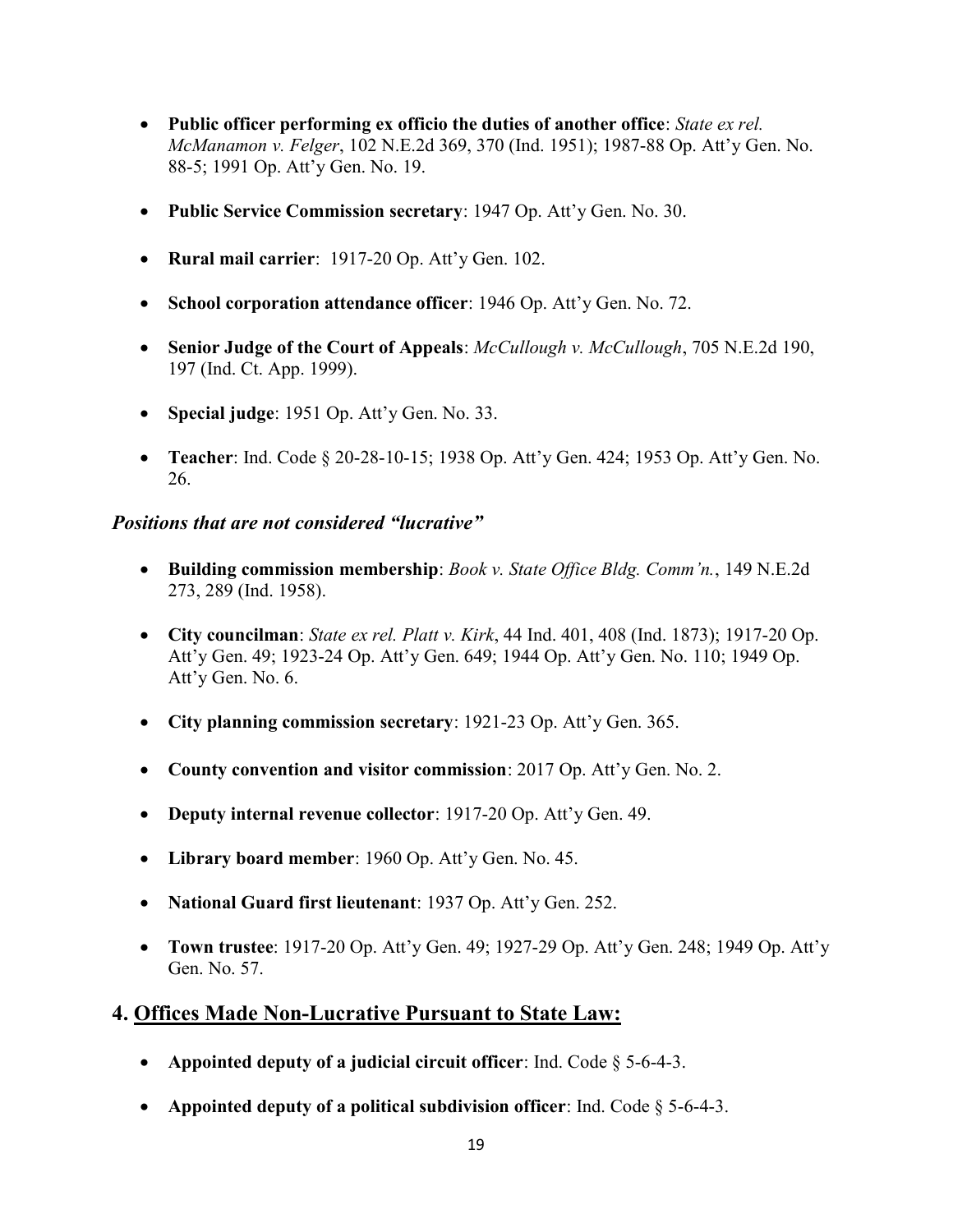- Attorney employed by county executive: Ind. Code § 36-2-2-30.
- Attorney employed by county fiscal body: Ind. Code § 36-2-3-10.
- City employee other than an elected/appointed public officer: Ind. Code § 36-4-4-2.
- City police department members: Ind. Code § 36-8-3-12.
- Deputy clerk of the circuit court: Ind. Code  $\S$  5-6-4-3.
- Deputy county auditor: Ind. Code  $\S$  5-6-4-3.
- Deputy mayor: Ind. Code  $§$  5-6-4-3.
- Deputy prosecuting attorney: Ind. Code  $\S$  5-6-4-3.
- Deputy registration officer: Ind. Code  $\S$  5-6-4-3.
- Deputy township assessor: Ind. Code  $\S$  5-6-4-3.
- Deputy township trustee: Ind. Code  $\S$  5-6-4-3.
- Fire department members, including volunteers: Ind. Code  $\S 36-8-3-12$ .
- Homeland Security Foundation: membership on the foundation does not constitute the holding of a public office. Ind. Code  $\S$  10-15-2-4.
- Indiana Criminal Justice Institute Board of Trustees: membership does not constitute holding a public office. Ind. Code § 5-2-6-4.
- Law Enforcement Academy Building Commission: membership on the commission shall not constitute holding of a public office. Ind. Code  $\S$  5-2-2-4.
- Law Enforcement Training Board: membership on the law enforcement training board shall not constitute holding a public office; no member of the board or of the advisory council shall be disqualified from holding any public office or position by reason of his appointment or membership, nor shall any such person forfeit any office, position, or employment by reason of an appointment, notwithstanding the provisions of any statute, ordinance, or city charter. Ind. Code § 5-2-1-5.
- Militia positions with no compensation: offices in the militia to which there is attached no annual salary shall not be deemed lucrative. Ind. Const. Art. 2, § 9.
- Notary public: Ind. Code  $\S$  33-42-12-1(i).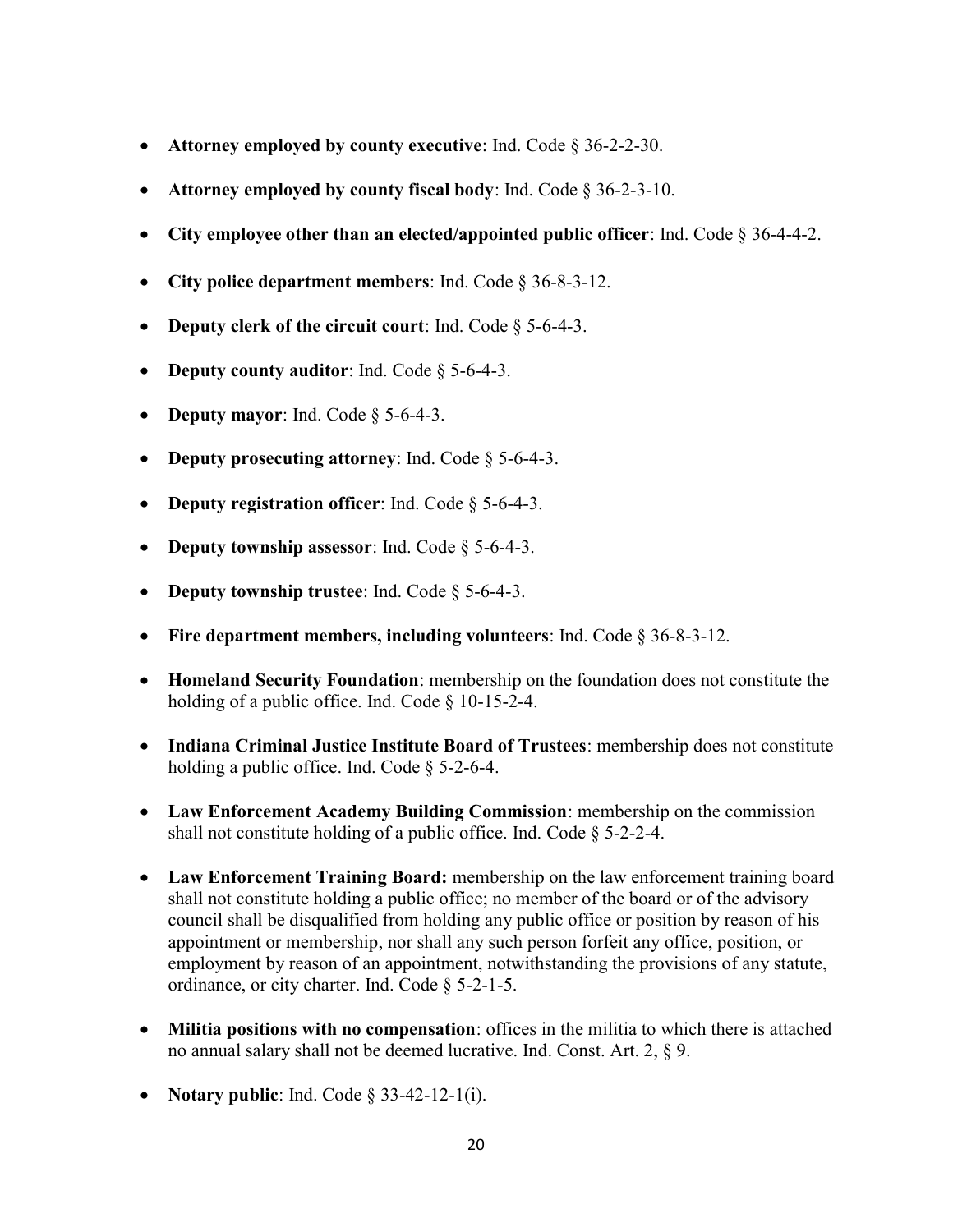- Precinct election officer: Ind. Code § 3-6-6-37.
- Professional licensing board membership: Ind. Code  $\S 25$ -1-5-3.5.
- Safety board members: Ind. Code  $\S 36-8-3-12$ .
- Solid waste management district controller: Ind. Code § 13-21-3-10(b).
- Town police department members: Ind. Code § 36-8-3-12.
- Township police department members: Ind. Code § 36-8-3-12.

# Appendix B

# Cases and Attorney General Opinions No Longer Reflecting Current Law

- **Deputy clerk of the circuit court:** Wilson v. Niesse, 244 N.E.2d 436, 437 (Ind. 1969).
- Deputy county auditor: Sharp v. State ex rel. Bd. of Comm'rs of Kosciusko County, 99 N.E. 1072, 1074 (Ind. Ct. App. 1912); Wells v. State ex rel. Peden, 94 N.E. 321, 323 (Ind. 1911); 1962 Op. Att'y Gen. No. 15.
- Deputy mayor: 1981-82 Op. Att'y Gen. No. 81-9.
- Deputy prosecuting attorney: 1960 Op. Att'y Gen. No. 9.
- Deputy registration officer: 1962 Op. Att'y Gen. No. 15.
- Deputy sheriff: 1962 Op. Att'y Gen. No. 15.
- Deputy town marshal: 1980 Op. Att'y Gen. No. 3.
- Deputy township assessor: 1917-1920 Op. Att'y Gen. 78.
- Deputy township trustee: 1962 Op. Att'y Gen. No. 15.
- Health Facility Financing Authority, Indiana: notwithstanding the provisions of any other law, an officer or employee of the state may not be required to leave his office or employment solely because he is a member of the authority or has provided services to the authority. Ind. Code  $\S 5{\text -}1{\text -}16{\text -}11$  (1983) (Repealed by P.L.162-2007, SEC.42).